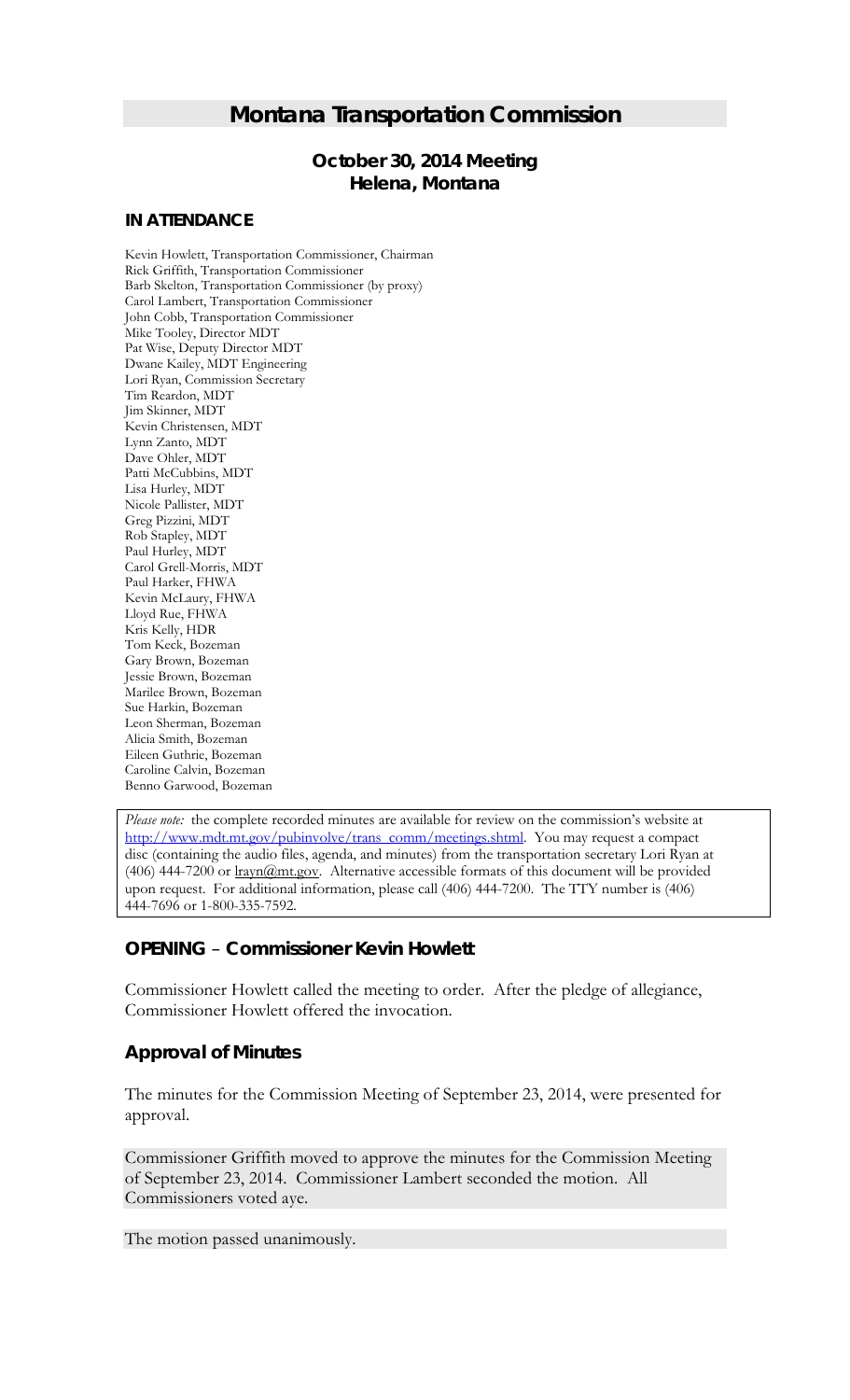### *Agenda Item 1: Interstate Capacity Funding Reserve*

Lynn Zanto stated that based on the work you've done the last two days, I would recommend that this agenda item be withdrawn. Commissioner Howlett said the item is withdrawn.

## *Agenda Item No. 2: Construction Project on State Highway System Huffine Lane & Cottonwood Road – Bozeman*

Lynn Zanto presented the Construction Project on State Highway System, Huffine Lane & Cottonwood Road in Bozeman to the Commission. Town Pump is developing a gas station/convenience store in Bozeman at the intersection of Huffine Lane (N-50) and Cottonwood Road (U-1216). The developer has requested a new approach to Cottonwood Road and modifications to an existing approach on Huffine Lane. In order to address the traffic generated by the new facility, a study recommends adding a northbound left-turn lane on Cottonwood Road and minor alterations to the existing traffic signal at Huffine Lane and Cottonwood Road.

The city of Bozeman has given preliminary approval for improvements at this location. Additionally, MDT headquarters and Butte District staff have reviewed and concur with the recommended improvements.

Town Pump will provide 100 percent of project funding and will be required to complete MDT's design review and approval process (to ensure that all work complies with MDT design standards).

*Summary:* Town Pump is proposing modifications to the state highway system to accommodate additional traffic generated by a new facility at the intersection of Huffine Lane (N-50) and Cottonwood Road (U-1216) in Bozeman. Specifically, Town Pump is proposing to add a new approach and a northbound left-turn lane on Cottonwood Road in addition to minor modifications to an existing traffic signal at the intersection of Huffine Lane and Cottonwood Road.

Staff recommends that the Commission approve Town Pump's proposed modifications to the state highway system pending concurrence of MDT's Chief Engineer.

Commissioner Griffith moved to approve the Construction Project on State Highway System – Huffine Lane & Cottonwood Road, Bozeman. Commissioner Lambert seconded the motion. All Commissioners voted aye.

The motion passed unanimously.

## *Agenda Item No. 3: Functional Classification/System Designation Bench Boulevard – Main Street to Lake Elmo Drive, Billings*

Lynn Zanto presented the Functional Classification/System Designation, Bench Boulevard – Main Street to Lake Elmo Drive in Billings to the Commission. The Transportation Commission gives concurrence on functional classification recommendations for public roadways at the state level with final approval by the Federal Highway Administration (FHWA). Functional classification is a method of classifying roads by the service they provide as part of the overall highway system.

A new section of Bench Boulevard (U-1036) was recently constructed that extended the roadway from Lake Elmo Drive to Main Street (N-16) in Billings. Once construction was complete, MDT conducted a functional classification review of the new section of roadway. At this time, MDT is advancing the following functional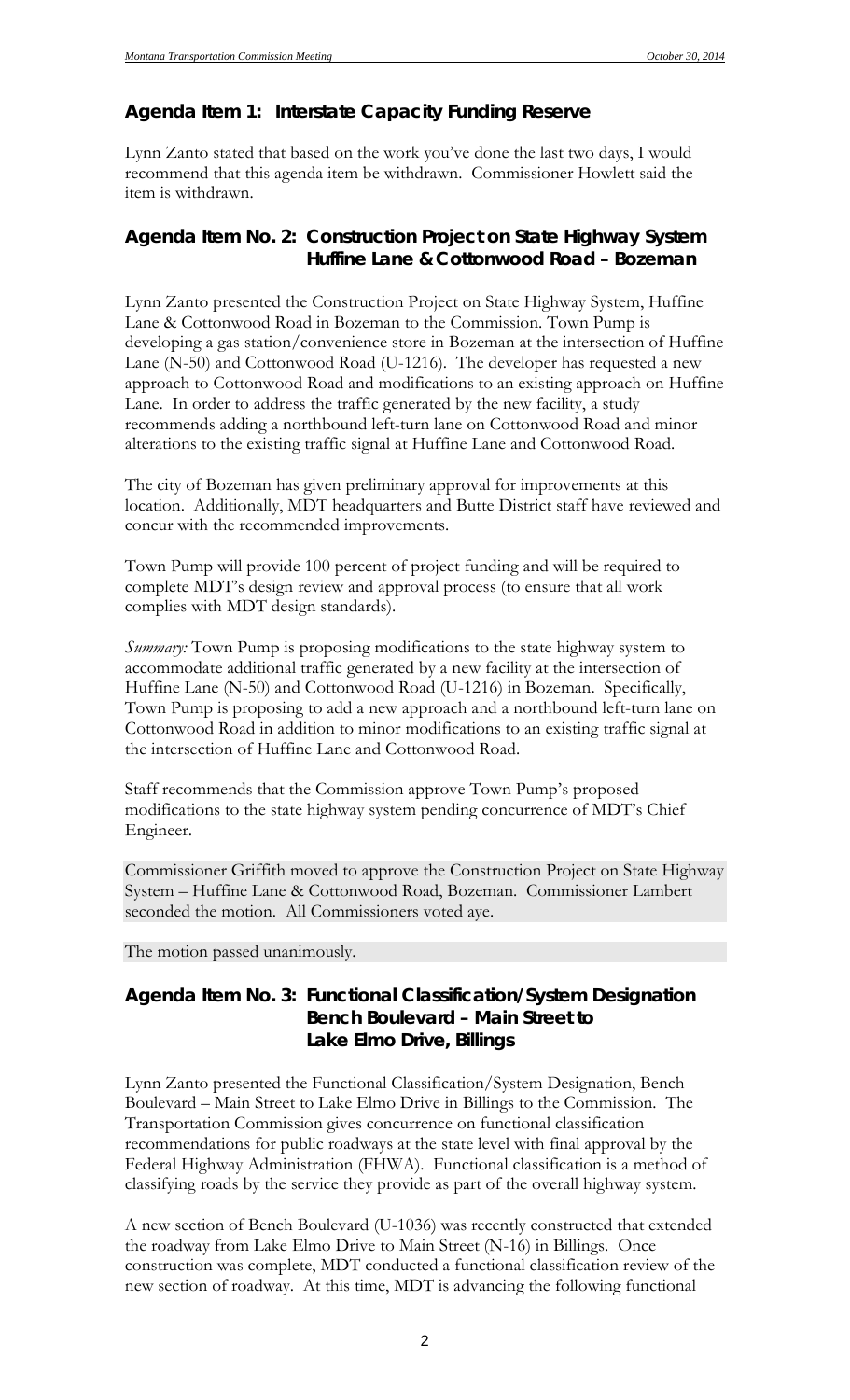class recommendation for Bench Boulevard from Main Street to Lake Elmo Drive in Billings: Major Collector.

Since Bench Boulevard now has logical termini (connections to higher system roadways), and given this functional class recommendation (major collector), the city of Billings and Yellowstone County are proposing to add the remainder of Bench Boulevard to the Urban Highway System. Specifically, the Billings MPO Policy Coordinating Committee is requesting to add the 0.5 mile segment of Bench Boulevard from Main Street to Lake Elmo Drive to the system.

Although the Commission may require an equivalent reduction in Urban System mileage, in this case, there are no logical segments for removal in Billings (that would not affect system connectivity). Additionally, 32 miles of Urban System roadways were recently converted to NHS routes in the Billings area – with no new routes placed on the Urban Highway System. Lastly, additional Urban System mileage would not affect urban funding allocation amounts since these allocations are based on population (rather than system mileage).

*Summary:* MDT is requesting Transportation Commission concurrence for a functional class designation of major collector for Bench Boulevard from Main Street to Lake Elmo Drive in Billings – pending FHWA approval. Additionally, the Billings MPO Policy Coordinating Committee is requesting addition of this segment of roadway (totaling 0.5 miles) to the Urban Highway System.

Staff recommends that the Commission concur with the functional classification recommendation and approve the system action as summarized below:

- 1. Functional Classification Recommendation New segment of Bench Boulevard from Main Street (N-16) to Lake Elmo Drive functionally classified as a Major Collector.
- 2. System Action

Add the segment of Bench Boulevard between Lake Elmo Drive and Main Street (N-16) to the Billings Urban Highway System.

These actions are contingent on FHWA approval of the functional classification recommendation.

Chairman Howlett asked if they needed two separate motions. Tim Reardon said the Commission can do this in one motion but you are making two independent motions. He asked if they had anything from the county in writing to put in the record. Lynn Zanto said they can get that. They have official meetings with recorded minutes so we can get that. Commissioner Cobb asked if they had to include in the motion that we don't require any permanent reduction. Tim Reardon said no. Commissioner Griffith asked if they were adding miles. Lynn Zanto said they were adding .5 miles.

Commissioner Lambert moved to approve the Functional Classification/System Designation – Bench Boulevard – Main Street to Lake Elmo Drive (Billings). Commissioner Griffith seconded the motion. All Commissioners voted aye.

The motion passed unanimously.

## *Agenda Item No. 4: Glendive District Culvert Project Culverts – East of Rosebud Culvert – South of Opheim*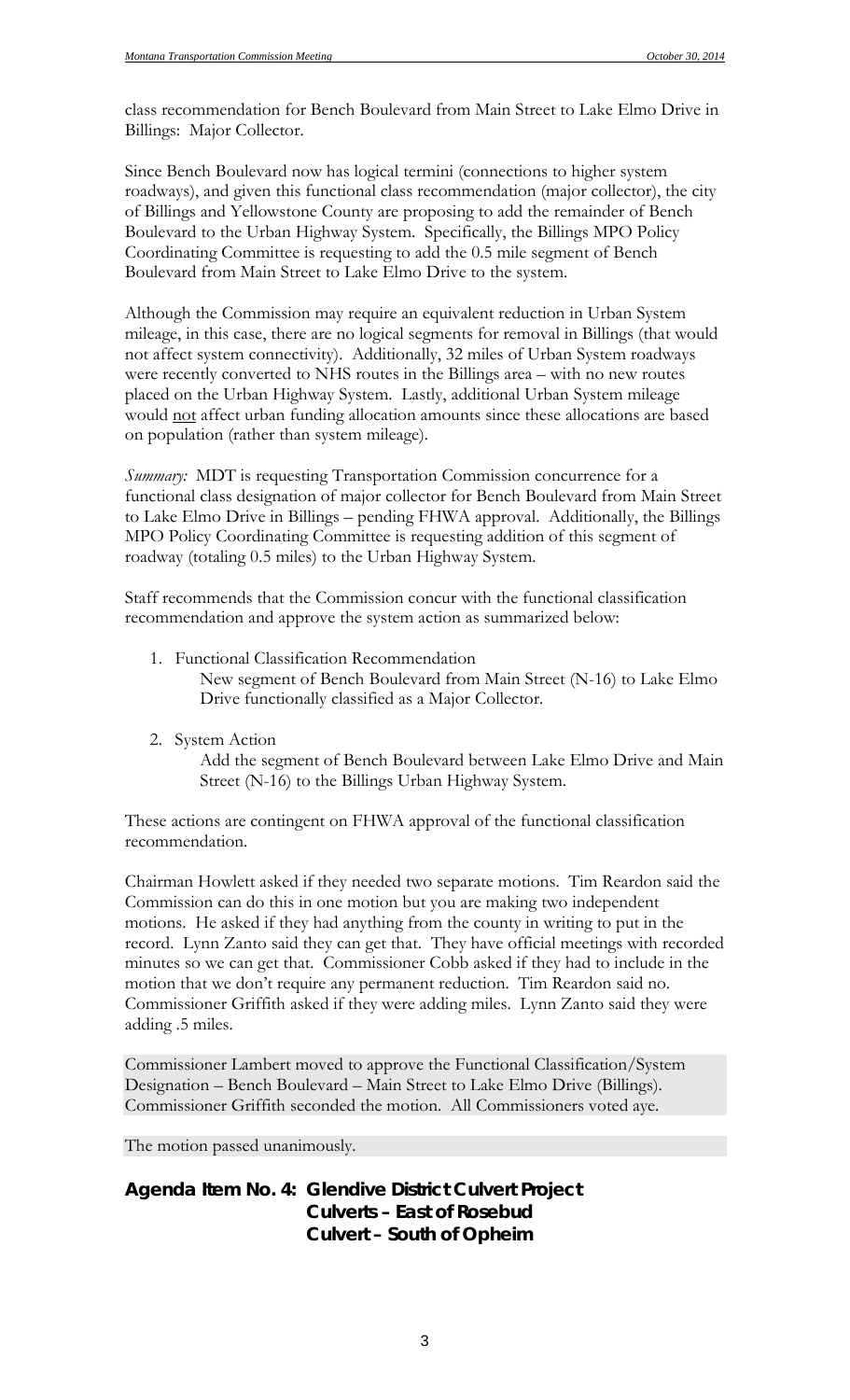Lynn Zanto presented the Glendive District Culvert Projects, Culverts East of Rosebud and Culvert South of Opheim to the Commission. The Interstate Maintenance (IM) Program finances highway projects to rehabilitate, restore, resurface, and reconstruct routes on the Interstate Highway System. Montana's Transportation Commission allocates IM funds based on system performance. The Glendive District is advancing the following IM funded project:

Culverts – East of Rosebud - This project involves placing a concrete lining on the bottom portion of two culverts located on I-94, east of Rosebud. The first culvert is at Coal Creek in Rosebud County. At this location, the bottom portion of the culvert is perforated and in need of repair (the rest of the pipe is in good condition). The second culvert is at Cottonwood Creek in Custer County. Work at this location will include replacing plant mix surfacing material (with concrete) and possibly some work on the outlet end of the pipe.

The total estimated cost is approximately \$420,000.

The Surface Transportation Program - Primary (STPP) finances highway projects to rehabilitate, restore, resurface, and reconstruct routes on the state's Primary Highway System. MDT's Transportation Commission allocates STPP funds based on system performance. The Glendive District is advancing the following STPP funded project:

Culvert – South of Opheim - This project on MT-24 (P-31), south of Opheim, will replace an existing 84-inch pipe that is bowed in the middle.

The total estimated cost is approximately \$537,000.

*Summary:* The Glendive District is requesting to add two culvert projects to their highway construction program. The first project will repair two culverts on I-94, east of Rosebud, at Coal Creek and Cottonwood Creek. The second project will replace a defective culvert on MT-24 (P-31), south of Opheim. The total estimated cost for both projects is approximately \$957,000.

The proposed projects are consistent with the goals and objectives identified in the Performance Programming (P3) Process as well as the policy direction established in

TRANPLAN-21. Specifically, roadway system performance and traveler safety will be enhanced with the addition of these projects to the program.

Staff recommends the Commission approve the addition of these projects to the program. Commissioner Lambert asked if they needed to dig up the road in order to repair the culverts. Dwane Kailey said not for the liners. If we replace a culvert we have a couple of mechanism but for the size of these culverts we will have to tear up the roadway. However, we can do "bore and jack" which is essentially using pretty sophisticated equipment that pushes a culvert through underneath the roadway. With the size of the culverts I believe we will have to excavate the roadway.

Commissioner Lambert moved to approve the Glendive District Culvert Project, Culverts East of Rosebud, Culvert South of Opheim. Commissioner Cobb seconded the motion. All Commissioners voted aye.

The motion passed unanimously.

## *Agenda Item No. 5: Bridge Replacement Project Middle Fork Porcupine Creek – 11 Miles south of Opheim*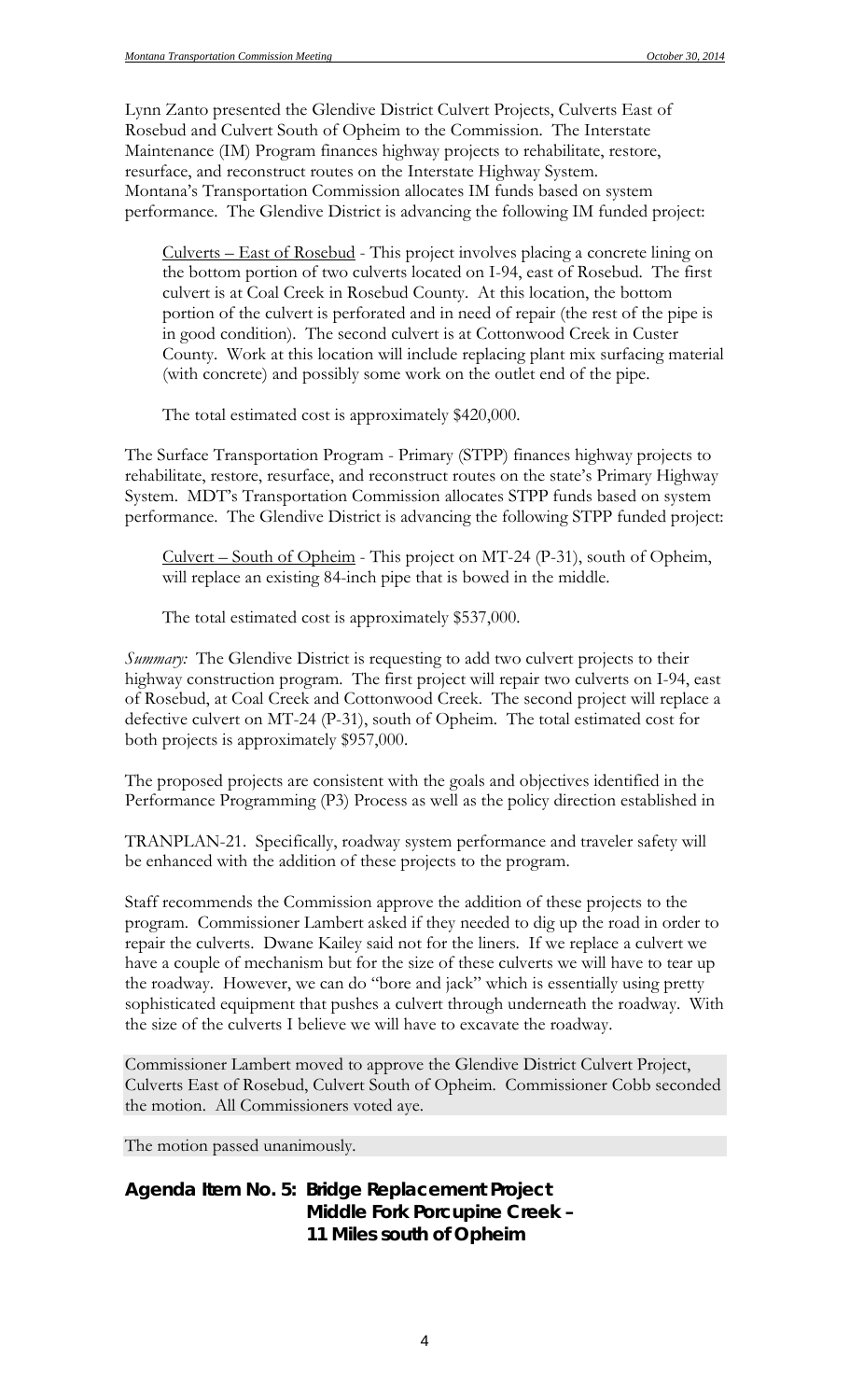Lynn Zanto presented the Bridge Replacement Project, Middle Fork Porcupine Creek – 11 Miles South of Opheim to the Commission.MDT's Bridge Bureau reviews bridge conditions statewide and provides recommendations for construction projects to be added to the Bridge Program. At this time, the Bridge Bureau recommends adding the following project to the program:

Middle Fork Porcupine Creek – 11 miles south of Opheim: This is a replacement project for a structurally deficient bridge on MT-24 (P-31) that crosses the middle fork of Porcupine Creek, 11 miles south of Opheim. The replacement structure may be a bridge or a culvert – whichever is deemed most appropriate during the design process.

The total estimated project cost is approximately \$1,567,000.

*Summary:* MDT is requesting Commission approval for a bridge replacement project on MT-24 (P-31), 11 miles south of Opheim. The total estimated project cost is approximately \$1,567,000. MDT's Bridge Program will fund this project with Surface Transportation Program (STPB) funds specifically reserved for bridge work.

The proposed project is consistent with the goals and objectives identified in the Performance Programming (P3) Process as well as the policy direction established in TRANPLAN-21. Specifically, roadway system performance and traveler safety will be enhanced with the addition of this project to the program.

Staff recommends the Commission approve the addition of this project to the Bridge Program.

Commissioner Lambert moved to approve the Bridge Replacement Projects, Middle Fork Porcupine Creek – 11 Miles South of Opheim. Commissioner Griffith seconded the motion. All Commissioners voted aye.

The motion passed unanimously.

### *Agenda Item No. 6: TCP Concurrence*

Director Tooley was asked to explain the TCP process for the audience. Director Tooley said today we are asking the Commission to concur in the Tentative Construction Plan (TCP) for the federal fiscal years 2015-2019. The Chairman mentioned that we have been here three days looking over each project that might go into this plan. In reality the Commission and their respective District Administrators have been looking over this plan for most of the year to determine which projects should go into the final year of the plan, fiscal year 2019. For the past three days we've looked at available funding and projected funding and had to make some movements in the years between 2015 and 2019. This is the program that the Department will follow for the next five years to construct highway projects in the state. There are maps in the room around you that show the current status of expected projects for fiscal years 2014 to 2018.

Commissioner Howlett said there are never enough resources to do everything that everybody wants so we really need to roll up our sleeves and look at priorities and safety issues and come to some agreement on what projects we can get done with the resources we have. There are some things we don't have any control over like the Congress but we do the very best we can. I'd like to publically commend the staff for the work they do during the year and the Commission for the work they do in their individual districts.

A question was asked if the intersection of Valley Center Spur was on the plan. Is it scheduled? Dwane Kailey said Valley Center Spur is classified as a maintenance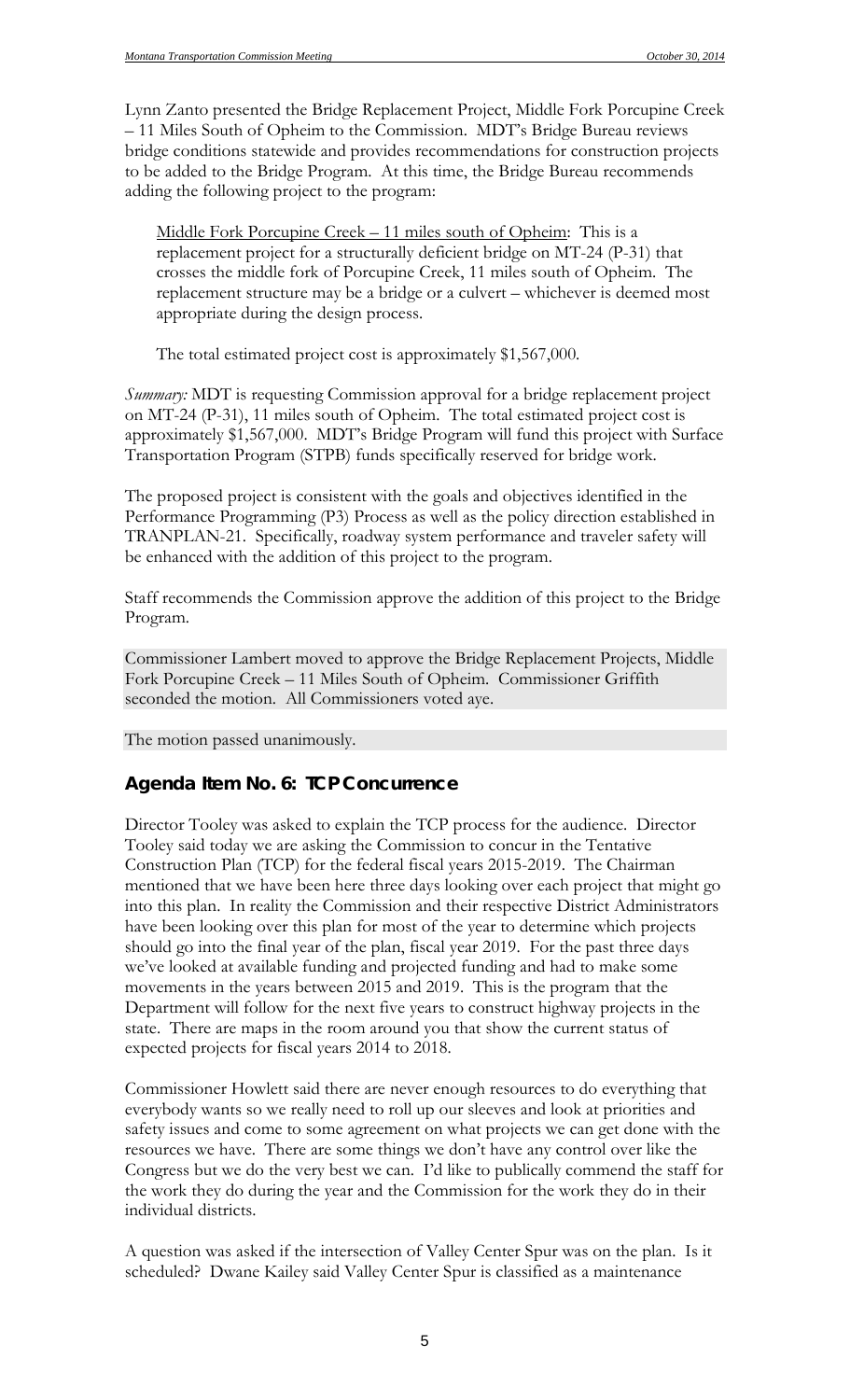project so it is not included in the TCP. We do have some interim repairs and some changes we want to do out there. Our plan is to try and get it out to contract and have a contractor on the ground by this fall to make the repairs. Commissioner Howlett said we have a separate time set aside to address this issue. The TCP is a construction plan so it is not in there.

Director Tooley asked Dwane to explain how a project gets into the TCP. Dwane said first it starts out with P3 which is a program that looks at the needs state-wide and the available funding and then allocates funding by District, by System. We then allocate the dollars to each of the districts. Then the districts work through our various management systems – pavement management, congestion management, safety management – and identifies the highest needs they have. They then nominate a project. That project comes back to the Commission for approval and it gets inserted into the TCP. From the time it is nominated until the time it is done is approximately one to two years for something simple like pavement preservation but if it is fairly complex then it requires a high-level environmental document. The main factors in the length of time it takes is complexity and impacts to the environment.

Commissioner Cobb asked about the Highway Safety Improvement Program. Are those projects bid out? Will we see them again for approval? Dwane Kailey said yes and no. For the fairly small ones we work with local governments or our own maintenance staff. The larger projects you will see again because they go through a regular bid process and are awarded.

Commissioner Howlett said things can change in the course of a year and things can be re-evaluated. This is basically a planning process.

Commissioner Griffith moved to approve the TCP Concurrence. Commissioner Lambert seconded the motion. All Commissioners voted aye.

The motion passed unanimously.

## *Agenda Item No. 7: Speed Limit Recommendation Bozeman Frontage Road (P-205)*

Dwane Kailey presented the Speed Limit Recommendation, Bozeman Frontage Road (P-205) to the Commission. This speed zone was initiated by request by the Commission. You asked us to look at doing an interim speed limit. I applaud my staff who did a stellar job and rushed out and gathered the data and we have a recommendation for you that would not be interim but would be permanent. They looked at the traveling speeds, the accident history and the corridor, the nature of the roadway and the access along that route. At this point in time they are recommending no change in the speed limit. If you look at the speed data collected you will notice that the 85th percentile speeds are right at or a hair above the 60 mph speed limit as well as the pace that's between 50-60 eastbound and 56-66 westbound. Furthermore, 150 feet east of Valley Center Spur Road the 85<sup>th</sup> percentile speed is at 60 mph. The pace is 50-60 and 53-63 with 63% and 71% within that pace. That percentage is fairly high. Typically we see more around the 50% in the pace. This means there is a large multitude of cars traveling at 50-60 mph range. That lets me know that we don't have a large differential speed out there and the public is comfortable at traveling at 60 mph.

We have presented the speed study to Gallatin County. Their recommendation is concurrence with the understanding that some changes will be made. We are proposing to do an interim mitigation or a treatment. Their letter is in concurrence with our recommendation of no change at this time. Commissioner Griffith said you better read the whole letter which he then read to the Commission. It says they agree with the conclusions and recommendations with one exception: "If no other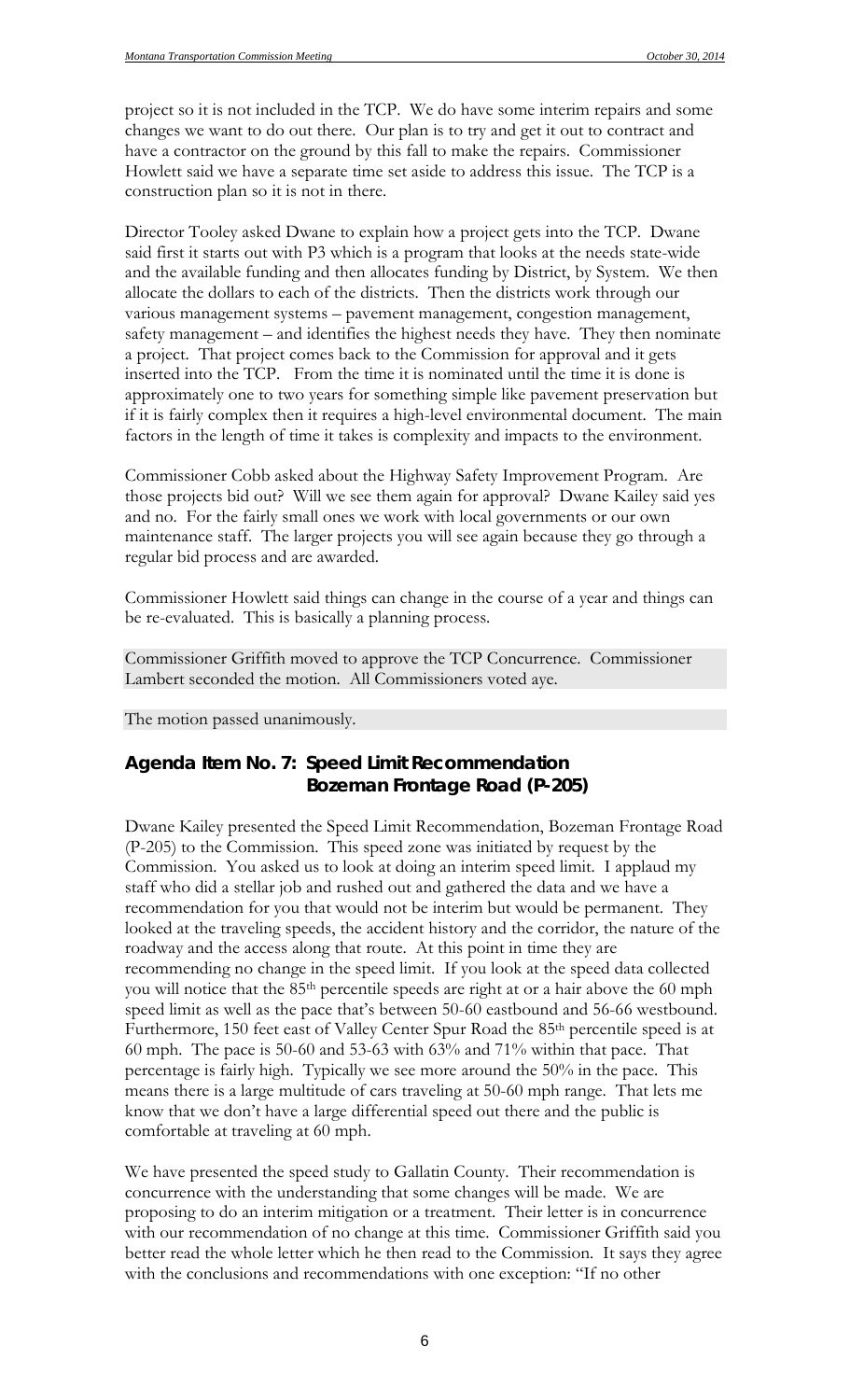improvements are made at the intersection of Valley Center Spur, we encourage the Department of Transportation to strongly consider a reduction to 50 mph from an eighth mile east of the intersection to an eighth mile west of the intersection similar to that of the three-way intersection at Gallatin Gateway." Commissioner Howlett said there is a question about the improvements – does it mean what has been done to date in terms of the flashing signs. Commissioner Griffith said it means improvements beyond the things they are planning to do. I want it to be clear that they aren't just concurring with our recommendation.

Commissioner Howlett said there are a number of people who have traveled up here to voice their concerns and I want to give them an opportunity to voice their concerns.

#### *Citizens for a Safer Bozeman and Gallatin County*

We have 318 members. She introduced her daughter Jessie who will be driving soon. She is 12 years old. We decided to start this group together and I will let her tell you why. Jessie said I was one of the last people to say good bye to Kari Freidman before she died a few minutes later at the intersection of East Valley Center Spur and Frontage Road. My family drives Frontage Road four times daily and I will be driving soon. I want to lower the speed limit so that I can more easily and safely enter it.

Our goal has been to save lives and allow commerce to flow moving traffic more safely through the spur and on Frontage Road and Valley Center. I would like to give to you the following petition with over 318 signatures.

"In order to save lives and property and allow commerce and traffic to flow, we are requesting the Montana Department of Transportation, along with the cooperation of all state and local authorities, to re-engineer and reconstruct the intersection of East Valley Spur and I-90 Frontage Road and keep it completely open. Making this intersection safer and allowing better lines of sight should be the first priority of MDT and the State of Montana and Gallatin County. We ask that the Highway Commission, with the cooperation of MDT and Gallatin County, to lower the speed limit immediately on I-90 Frontage Road and east of the spur on East Valley Center."

I have presented two diagrams showing the area. One shows the intersection specifically and the other shows the current speed limits along the roadway larger map, the eight-mile stretch from Bozeman to Belgrade. For the last two months I have asked literally anyone I could find in any official capacity what the best thing is to do with this roadway and 99% of the people said lower the speed limit. This includes law enforcement, EMS workers, engineers, professors. It was made clear at the hearing on September 16<sup>th</sup> that one hundred percent of the people there said to lower the speed limit. They don't like driving 60 mph on that roadway. The only exception is one of the men who signed the letter from the county, Joe Skinner, because he likes to drive fast; that's is literally what he told us. I asked traffic engineers and law enforcement. There's a quote in the chronicle after the last death that occurred there a few months ago. Sergeant Travis Munter said "this crash shows just how dangerous Frontage Road can be because of the narrow shoulder and high speed limit." Sheriff Goodkin plans on being here at 10 am to address you. He does not feel that the speed study citation data is relevant in this study. He doesn't feel it has any place. He also is very concerned about the hazardous conditions of Frontage Road. The Fire Department and EMS people said there have been many times they had to respond to people who lost control and went off into the deep ditches. They would approve of a lower speed limit.

In 2001 citizens asked for a speed reduction from 70 mph to 45 mph because a family was rear-ended and three members died. It was only lowered to 60 mph at that time. I can't help but wonder if it had been lowered if six other people who have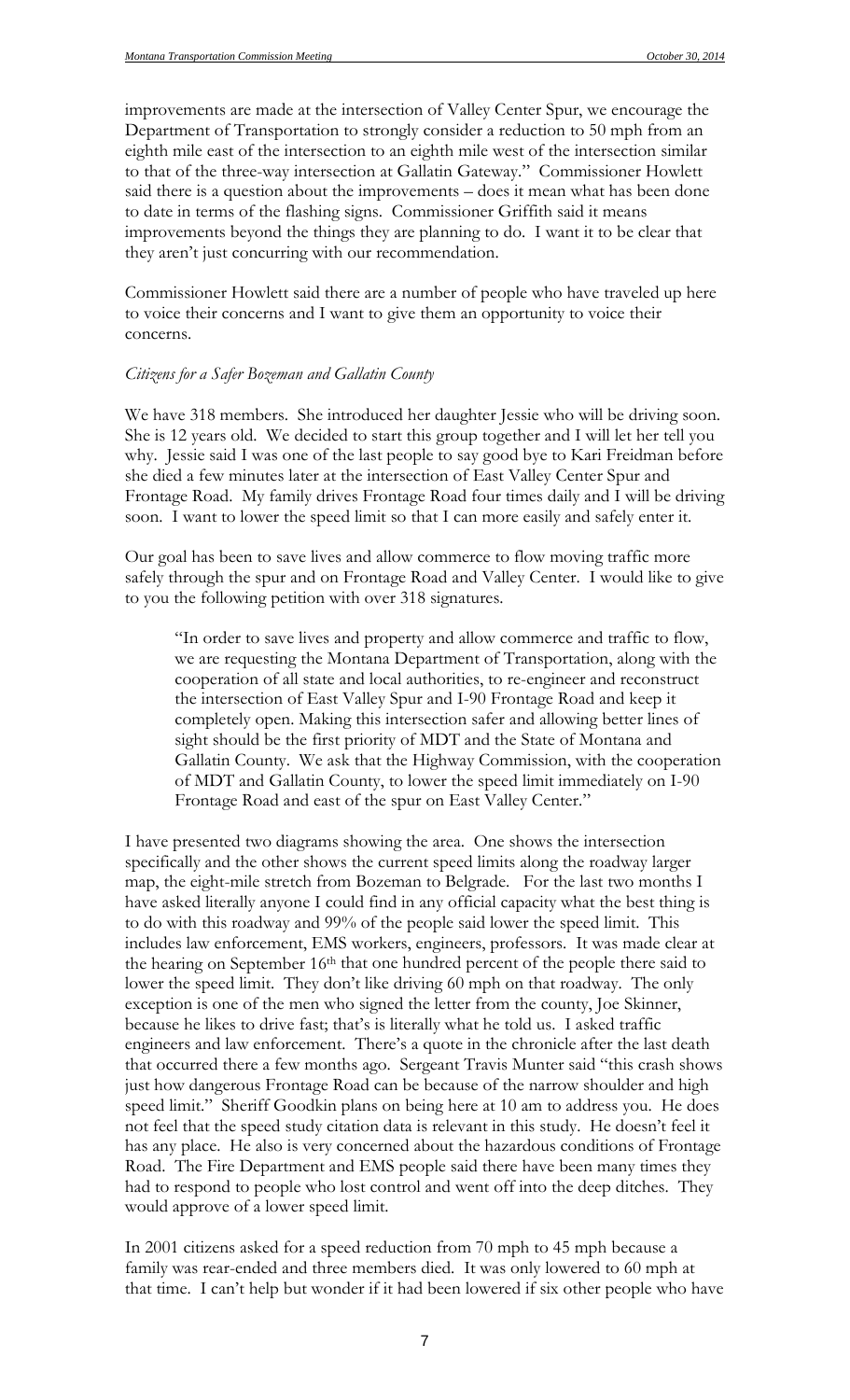died along Frontage Road since that time would be alive today and four other people on East Valley Center Road where the speed limit is also 60 mph. That means 10 people could be alive today perhaps. They might be injured but maybe they would be alive.

We are asking for the speed limit to be lowered and made consistent the entire length of the roadway so that it can flow more evenly and people can form new habits. If the Commission should decide to lower it only on a smaller section, we ask that you do it at least in the populated areas which would be from 7th all the way to Coulee Drive. If you lower it an eighth of a mile on either side of the intersection which is currently where the flashing signs are, it's going to cause people to speed up right where my daughter is going to be entering the roadway, right where many other people have no other choice but to enter the roadway because there is no other way to go. It is also right where MDT is planning a new transportation center.

Finally regarding the speed issue, my daughter would like to read a statement from Mark Freidman, the father of the girl that was most recently killed. "It seems rational that reducing the speed limit would provide a wider margin of reaction time should a collision occur and lessen the impact of such an accident. Perhaps that could save a life at that intersection". We're scared about what's been proposed. We're terrified. I'm shaking even thinking about it. Sheriff Goodkin has also talked to me about it as well as other emergency people. If the left-hand lane is closed instead of fixed in some way, it is going to cause people to go around the barrier or come down to Nelson Road right where the new snowplows will be coming out and try and do a Uturn. We know and it's been repeated by emergency workers that the kind of crash that is happening right now is going to be traded for a much worse type of crash – the U-turn. We really want you to consider that.

We think you can solve this. We think you can figure out a way to temporarily fix the intersection so that everyone can move easily through it and that will save lives and keep traffic flowing. Emergency workers need to travel through this area. If the Sheriff or Volunteer Fire Department can't make that left-hand turn, they will be delayed up to three minutes going around on  $19<sup>th</sup>$ . That's the amount of time someone can die from a heart attack. I don't want to see anybody else die or a house burn down because the fire department wasn't able to get there in time. Please consider this. Thank you.

#### *Sue Harkin, Bozeman*

I live at 37 Berry Court in the Wiley Creek Subdivision. I was here one year ago representing the Homeowners Association. The neighbors are very pleased with keeping Valley Center Road at 45 mph; they are very appreciative. They are concerned about the Spur Road being closed if it were to be closed. They do have hope that MDT can come up with some alternatives to make that a safer intersection. Anybody who has tried to turn onto Frontage Road knows that the traffic coming at 60 mph is hard to get on going either way. There is a blind spot there when you turn so it is not a safe intersection. They know that but they also use that cut-off road a lot. I would personally like to see the speed lowered. I would like to see it reengineered. I will support whatever is done by MDT to help make it safer.

I have a letter here from Dr. Alkazee from Montana State University, a professor in the Civil Engineer Department. He wrote a letter on the speed limits and on the proposed pork-shop that is going to be put in, or the right-turn-only lane. He was asked by the local citizens to take a look at the most recent interim proposal from the speed study and offer some input from his perspective. It is important to him because he lost one of his students there recently. His number one request is for the speed limit to be reduced at Frontage Road: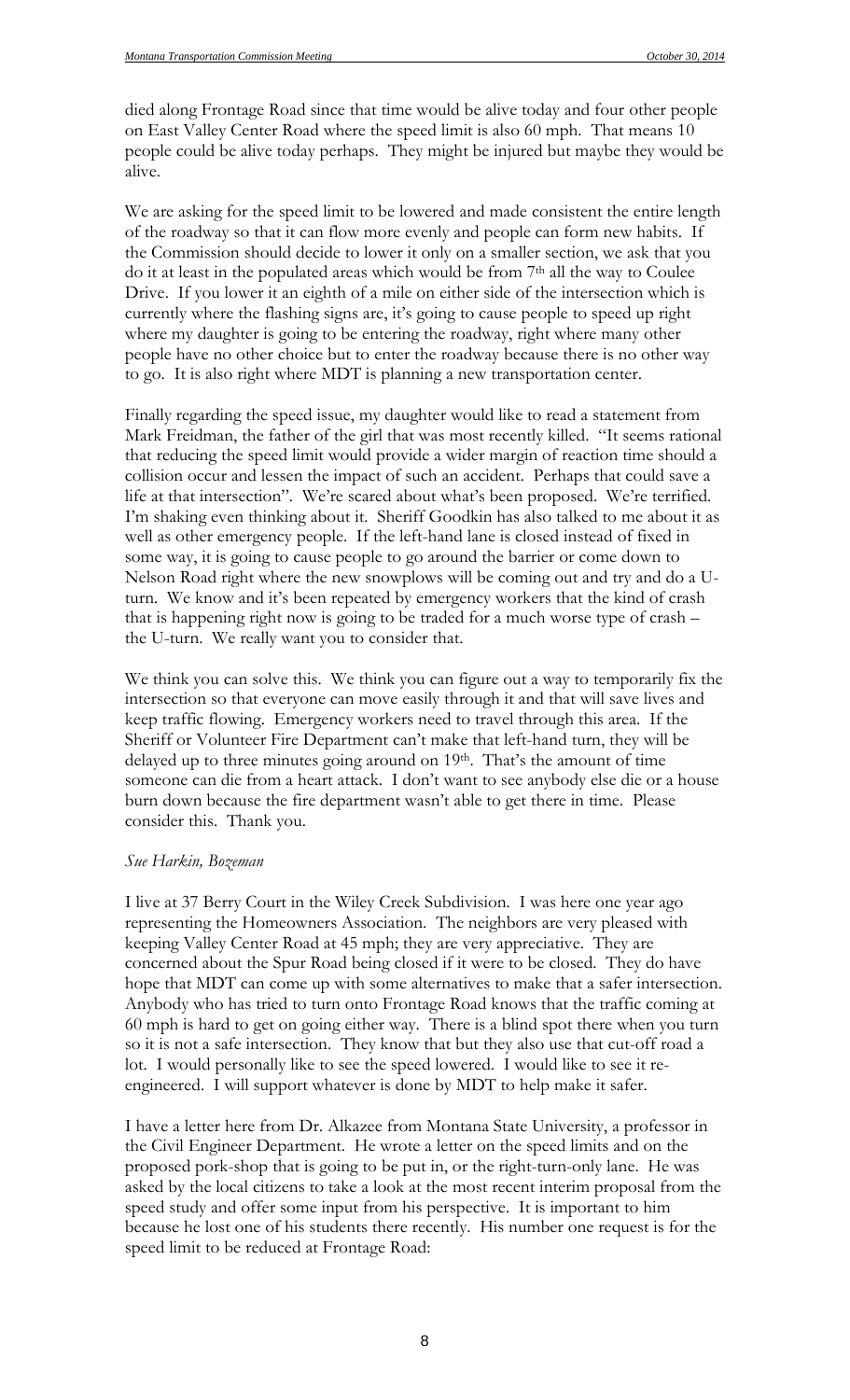"I have reviewed the speed study submitted on October 2, 2014, and have enough reason to believe that the study was conducted appropriately and the recommendation made was well supported by the study result. However, it is well known in the practice, that the determination of speed limit on a particular road should consider other factors that are equally important or more important than operating speeds. Specifically crash history and the risk associated with the physical design of the road should all be important inputs into that determination process. As such, engineering development is an essential part of this determination. In regards to the Frontage Road between Belgrade and Bozeman, it is evident that the roadway lacks roadside features such as the presence of wide shoulders and flattened side slopes on the north side of the road. Moreover, the crash history at this site involves two fatal crashes since 2010 and more than 50 reported crashes during the three-year period 2011-2013. I strongly believe that speed limits suggested by the 85th percentile free-flow speeds should be adjusted, reduced, to reflect the aforementioned factors that exist at this particular road. There are many sources of information with guidance on determining safe and appropriate speed limits."

His second issue is the proposed interim solutions as stated to press on October 15, 2014.

"Modification of the intersection layout to improve site distances for turning movement is the best immediate action to improve safety and their operations at this intersection. However, the proposed elimination of the left turn at this busy intersection poses a new hazard. It is of great concern that an unsafe design is being traded for a design that could result in more hazardous situations. This is due to travelers being forced east and then trying to turn around and go west in the middle of the highway or at an intersection not designated to handle such turns with high speed traffic flowing by. I recommend that vehicles be allowed to turn left to the west from the Spur with improved site distance for left-turning traffic which would achieve with the new proposed striping of the right turn lane for east-bound traffic."

I believe what he is saying. He's much more of an expert than I am and I'm hoping you consider his comments. Thank you.

#### *Alicia Smith, Bozeman*

I live in Bozeman and that's a road I manage to travel quite a bit particularly on my way in and out of the airport. I have not had a bad situation but I've come very close and I've also witnessed accidents. I think a reduction in the speed limit to 50 mph makes sense. Personally I think, particularly with the new airport entrance, we're going to have even more traffic there than we've had so I'd recommend potentially a traffic light as well. I say that with pain in my heart because I like to drive fast but I also like to get there.

#### *Caroline Calvin, Bozeman*

I'm a resident of Bozeman and a Real Estate Agent and have been practicing for 10 years and have seen huge growth in Bozeman and I anticipate, as many people, almost doubling the population of Bozeman within 20 years. There are some numbers that I don't know you are aware of. Between Griffin Drive on North 7<sup>th</sup> all the way to the airport on Frontage Road there are 21 roads and 42 driveways so that's a total of 63 potential ingress/egress cars trying to access the 60 mph road. So that's 63 potential crash sites at that high speed. I'm not an Engineer or a road construction expert but I drive those roads a lot. I would just urge you to look at the difference between the newly constructed East Valley Center Road at 45 mph and the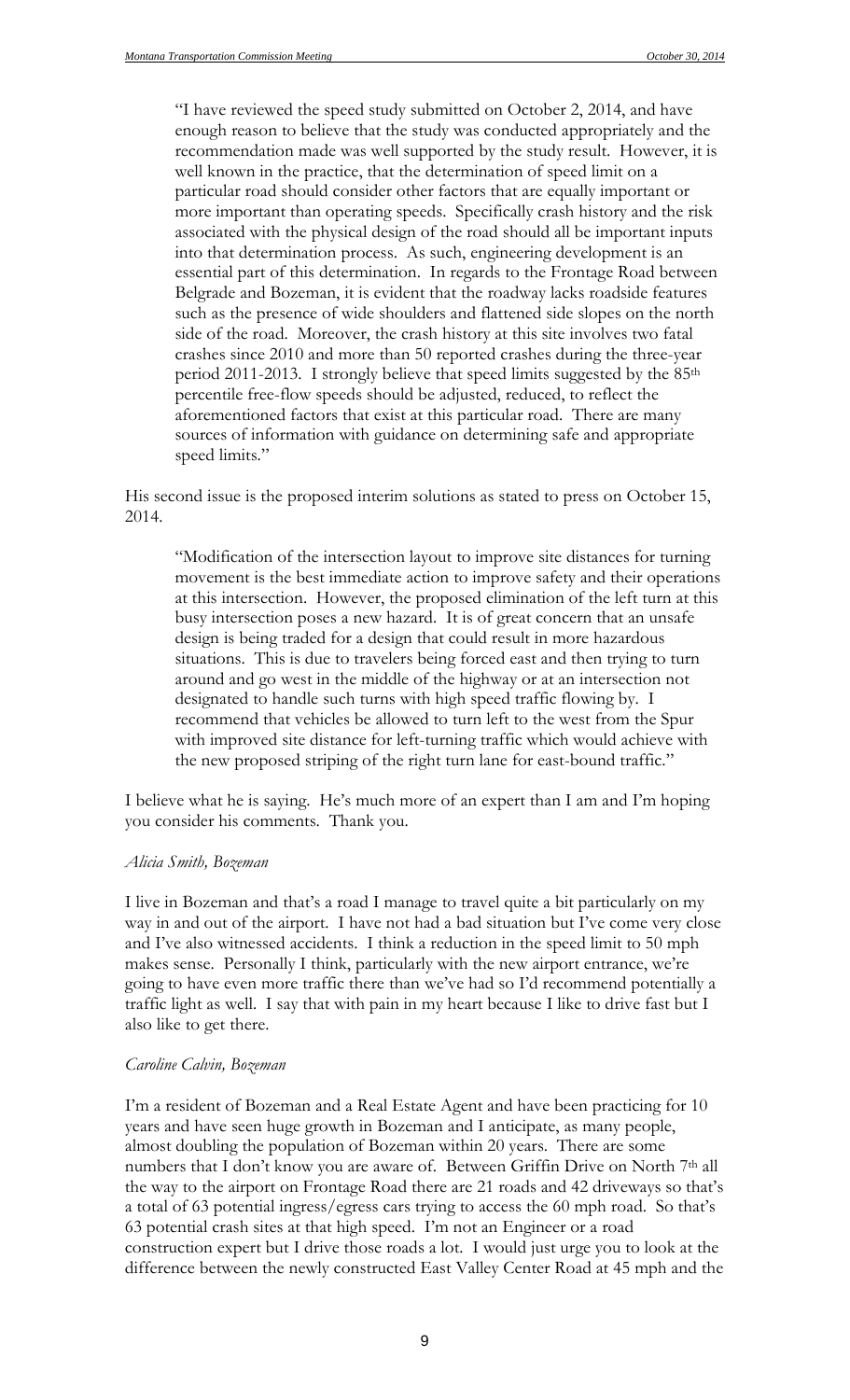older Frontage Road, single lane each way, big culverts and ditches on the side, at 60 mph and somehow it just doesn't make sense to me. Thank you.

#### *Leon Sherman*

I move farm machinery through that Spur Road all the time and so does my neighbor. In the pork chop he has to turn left to get down to his fields, so how is he going to move all of his 40-foot combines and all the other stuff down that road with the pork chop in there. I realize the speed limit is 60 mph and it doesn't matter if I'm moving machinery at 45 mph, people still pass me doing 60 mph. I'm more concerned about moving my farm machinery through the pork chop and making that turn. Thank you for your time.

#### *Tom Keck*

I live at 411 North 3rd in Bozeman. The Valley Center Road was engineered for a higher speed and it is very nice driving on that road because the traffic has come. Everyone is going 45 mph and I was amazed at that but there is no sense of frantic energy on that road and it seems to be working. That's good stuff. This whole issue is personal to me. Some of you know that my youngest son got killed on a roadway in Washington. Colin was an amazing young man; you would have really liked him if you met him. He was very personable, he was very committed and he was very intelligent. He graduated with a Civil Engineering Degree from Gonzaga in four years and had five job offers coming right out of school. His ultimate goal was to work for Engineers without Borders. Somewhere along the line he got this idea that his purpose in life was to help others. Now I don't know and I didn't get to meet Kari Freidman, the gal who died most recently at that intersection, but from everything I've read I see Colin and her as being kindred spirits because they both had this desire to help other people. The fact that we've lost them is hugely personal.

I strongly believe the appropriate speed limit for movement and for safety on Frontage Road is 50 mph. I'm just adamant about that. Way back when I was in Driver's Ed the mantra they always told us was "speed kills". It may be an overstatement and it is a little more complex than that but that was what they were trying to pound in your head the whole time. If you're driving faster, your reaction time to react to the changing conditions is shorter and there's less time for others to get out of the way. The distance traveled when you need to stop is longer and the energy of impact if you hit something or somebody is greater. So there's no way we can say speed is not a relevant factor for safety.

I do not claim to be an expert in speed studies. I've worked as a Scientist for 30 plus years. One of the things I do and do well is analyze data, not just getting results but looking at the inherent assumptions of procedures and statistics in terms of how they affect results and whether our analysis is actually appropriate. I have started looking at the methodology used for speed studies and there is no doubt there is some unintentionally but inherent biases in that procedure that will, in most cases, reflect in higher speed levels. I have no doubt about that. It was intended as a tool to be used in conjunction with professional judgment. It is not "the answer" but a tool to help you reach the answer and then you'd have to look at other things in terms of conditions of the road and accident history.

Another thing in the last week when I've been thinking about this and talking to people, just the comments of local people living in that area, comments like "I never drive that road because it's really dangerous" or "it's really bad at night". So putting the whole thing together I come down very strongly that 50 mph is what we should be looking at. My bias is on the side of safety. I went out there and I measured the distance with my Subaru from the turn-off at the airport to the light at Spring Hill Road and you can easily calculate that if you were going an average speed how long it would take you to get from Point A to Point B at 50 mph and at 60 mph. You save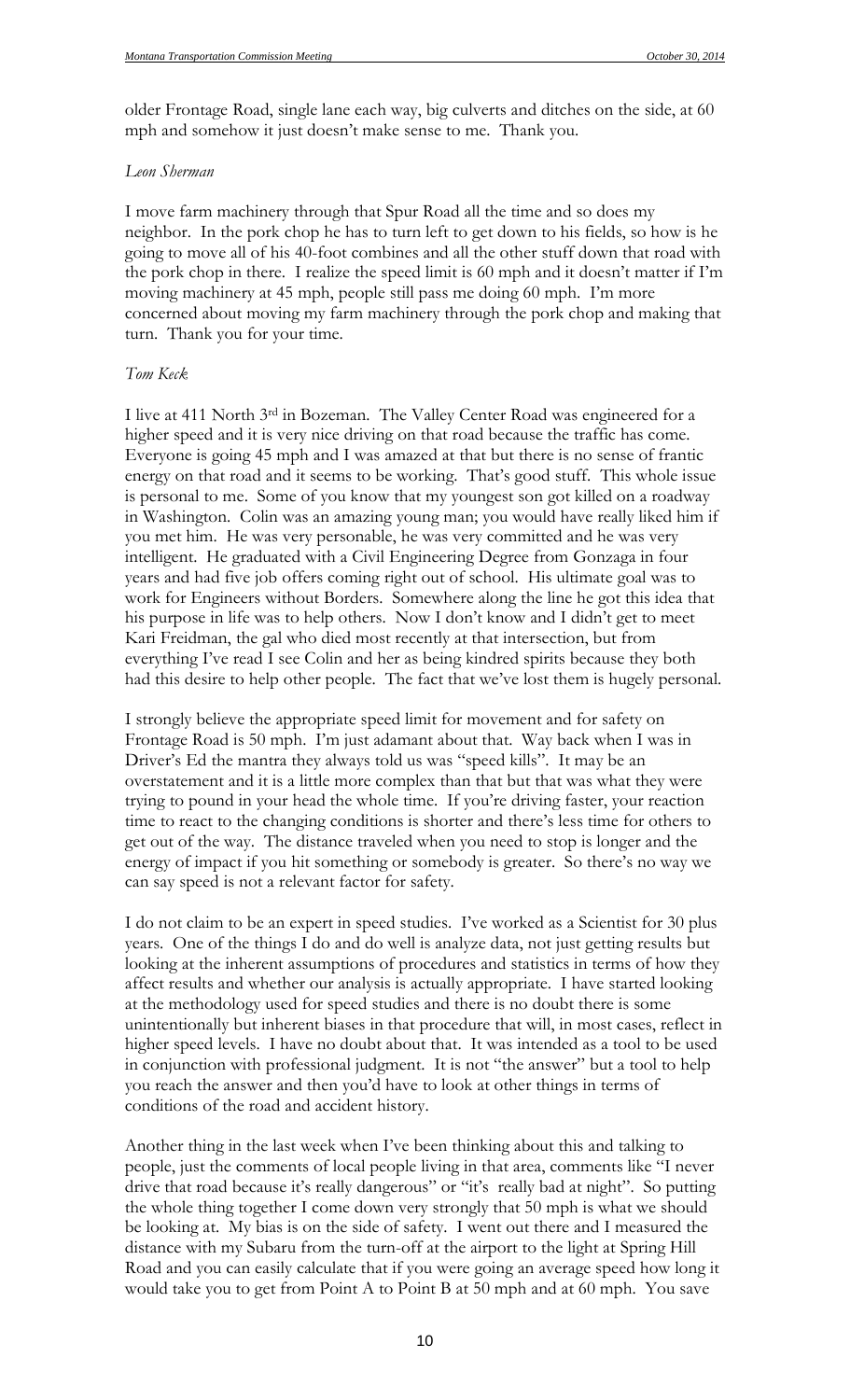70 seconds in transit by going 60 mph as opposed to 50 mph. So the tradeoff we're working with is a delay of 70 seconds. How does that weigh against the safety impact of reducing that speed? I know where I come down. When we finish this next Interchange, there will be five Interchanges between Bozeman and Belgrade. If you want to go 50 mph, especially when we have the next Interchange, you can get on the Interstate and you can go 70 mph since the roads are parallel. We don't need a high speed limit of 60 mph on Frontage Road.

I submitted a bunch of comments on the construction of that intersection and I'll let you look at those. The two points I would make at this time is that no matter what the option, part of the solution is a 50 mph speed limit. One idea I thought about for traffic getting onto the right would be to have a merge lane so it's not a stop, you have to accelerate and you have some space. Thank you very much.

#### *Eileen Guthrie, Bozeman*

I live on Valley Center Road and have lived there most of 40 years when it was dirt road and the only way we could get there was from North 7<sup>th</sup>. I'm going to be reading a letter from Mr. Terry Hall who lives along Frontage Road and couldn't be here. Commissioner Howlett asked if they could just enter the letter into the record rather than reading it. She said there are some points I'll go over.

- There are seven residents right along Frontage Road right by his house.
- Trouble getting in and out of the driveway.
- Owns an art studio and has visitors and clients.
- There is a day care facility right there.
- This is a wildlife corridor and when people hit deer along the road they aren't often reported.

For myself, I have grandkids that walk from my house to Frontage Road a lot. Bozeman is growing and there's a lot of traffic and we need to think about the people and the lower speed to help keep things safe.

On Valley Center there is a change of speed limit from 60 mph to 45 mph right at the intersection and it's very difficult to tell what speed vehicles are going because you don't know who is speeding up and who is slowing down. I suggest you make the speed limit consistent through there.

As far as the interim solutions, forgive my crude drawings but I wanted to show a possible solution to allow both left-hand turns and right-hand turns by just painting lines and installing a curb. So instead of trying to prevent traffic from moving left, you have a single lane so that cars, instead of sitting side-by-side blocking each other's view turning left or right, share the same lane and one turns at the same time. I have a very crude drawing that I'll leave with you. That is one idea. Thank you very much for hearing us and considering what we have to say.

#### *Benno Garwood, Bozeman*

I'm the General Manager of the Comfort Suites in Bozeman. Our property is on the other side of the Interstate just off of Valley Center Drive. My interests are a little bit different in that we're interested in both safety and the flow of commerce in that area. As other speakers have mentioned, that area is growing and Bozeman is growing quite quickly. When our property broke ground, there were two hotels and one incomplete hotel in that area and now there are five fully functioning, open and running hotels. All of us use the roads in that area particularly for shuttling our guests back and forth to the Airport. Our Shuttles generally run from 5:00 am to midnight and a fair bit more in the summer which is our busy season.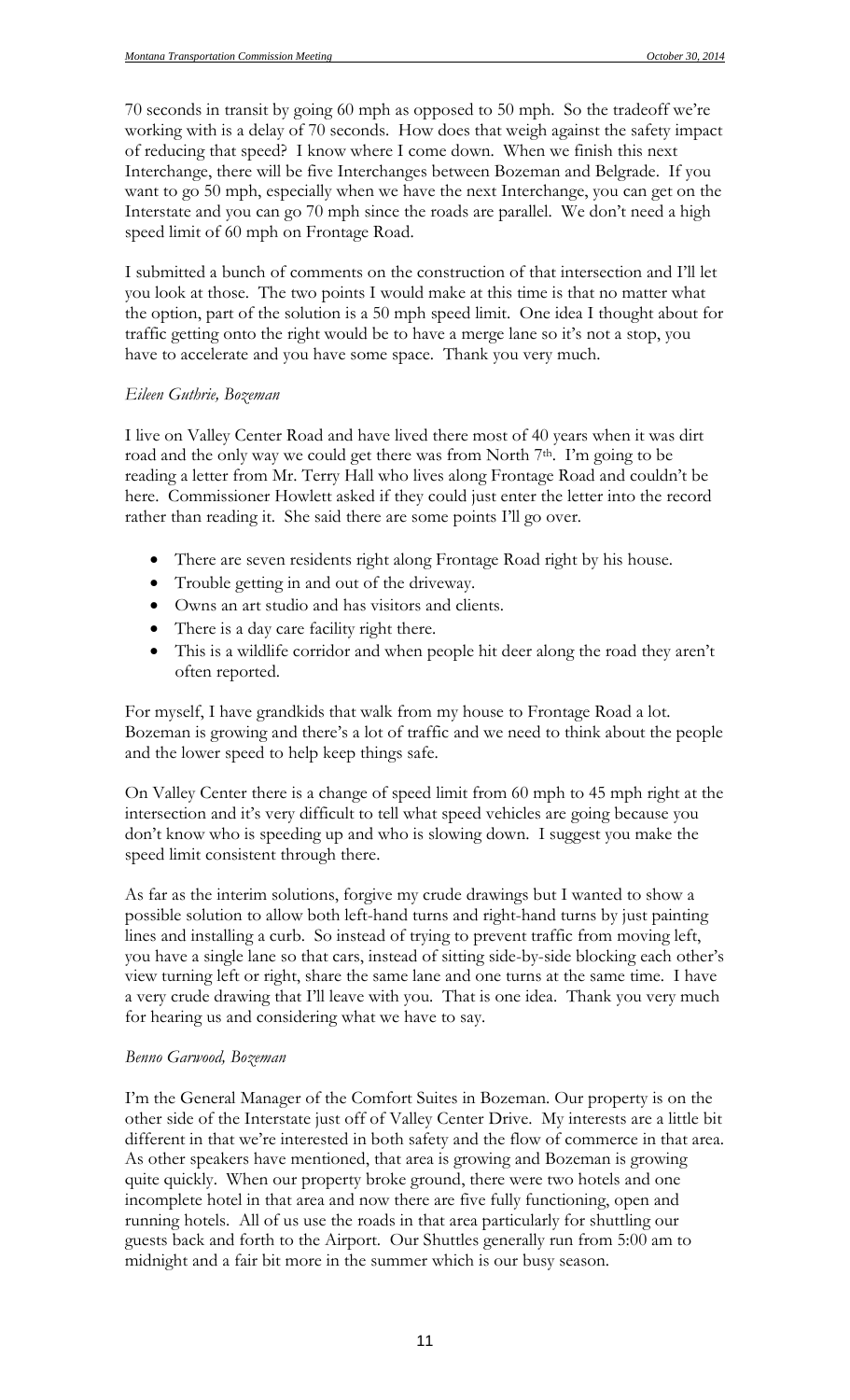In terms of the safety, there is an interesting juxtaposition between the two sides of Valley Center and the Frontage Road. Right about where our property is the speed limit moves up from 45 mph to 55 mph and then to 60 mph and then slows down again at Spur Road for that intersection. This is also mirrored on the Frontage Road on the other side. Even at 45 mph, we had contracts with an Airline who was looking to house their crews but because of the lack of safety in having to cross Valley Center by foot they didn't select us for the contract.

I was formerly with the Holiday Inn on 7th Avenue and took the Frontage Road. For the three years I was at that property one of our Vans went off the road and through a barb-wire fence into a farmer's field and another Van was in a relatively serious accident that resulted in one employee who quit because of not feeling safe on that road especially at night. In the winter it's compounded because it gets dark earlier and the roads get slick earlier. So from our view, seeing the speed limit changed would provide a benefit both for our operations as well as for our guests. Providing directions from our property to guests who are renting a car or taking other guests to the Airport, at this point is quite simple, take a left and turn right on Spur Road and turn left on the Frontage Road. The interim measures of putting a concrete barrier in there, small as it sounds, means using the 19th Avenue Interchange which creates three more lights to go through. While three lights isn't a lot, it's a big jump from no lights and we run on a 30-minute schedule to the Airport as do most of the hotels in that area. That's just enough time to unload guests and luggage and allow for issues with the roads. Adding three lights on a bad day can add 5-10 minutes to your trip which creates a significant impact on how we run those schedules. Providing directions for guests especially for foreign travelers with the language barrier becomes more complex in trying to explain the 19<sup>th</sup> Avenue Interchange.

Speaking specifically from notes the owners of the property gave me and requested that I represent, their suggestion is that once the Belgrade Interchange is open that perhaps there would be an opportunity to study how traffic patterns change as a result and see if measures such as lowering the speed limit and adding a traffic light where Spur Road comes onto the Frontage Road might be more prudent in providing both the increase in safety that's necessary as well as keeping our flow of operations at an efficient level and provide cogent directions for our guests who need to get back and forth and provide the transportation that our vehicles provide as they take guests to and from the Airport. Thank you.

Commissioner Howlett said before we act on this I want to explain our actions to audience. We don't just consider the 85<sup>th</sup> percentile of traffic getting from Point A to Point B. We have not always adopted the staff recommendations. We consider things that have been brought forward today and we have considered them in the past – wildlife, children, the environment, residences, perceptions – all of that comes into play. The engineering is a tool to help us make a decision and that's an accurate description of the speed study and it's a valid tool but other things come into play as well. In considering this, there are roads in the state that are less travelled but for safety reasons have a uniform speed limit on them. In my District the east Shore of Flathead Lake has a 55 mph speed limit for the entire length of the lake. People would prefer sometimes to go faster and have a higher speed limit but you never know when somebody is going to pull out of a driveway or a deer is going to jump in front of you or a jogger is going to fall off the mountain. So as we consider your concerns, I want to assure you I want to take some time to think about this, not days but minutes, because I have the highest regard for the study itself but I don't know the long term effects are of taking immediate action. My thought is that we don't know what the traffic is going to be after the new exchange opens but we know we can get from Point A to Point B a lot faster by going on the Interstate if you want to get there quicker. One of my Great Uncle's told me one time "if you want to get there quicker, leave earlier." That's a pretty simple solution.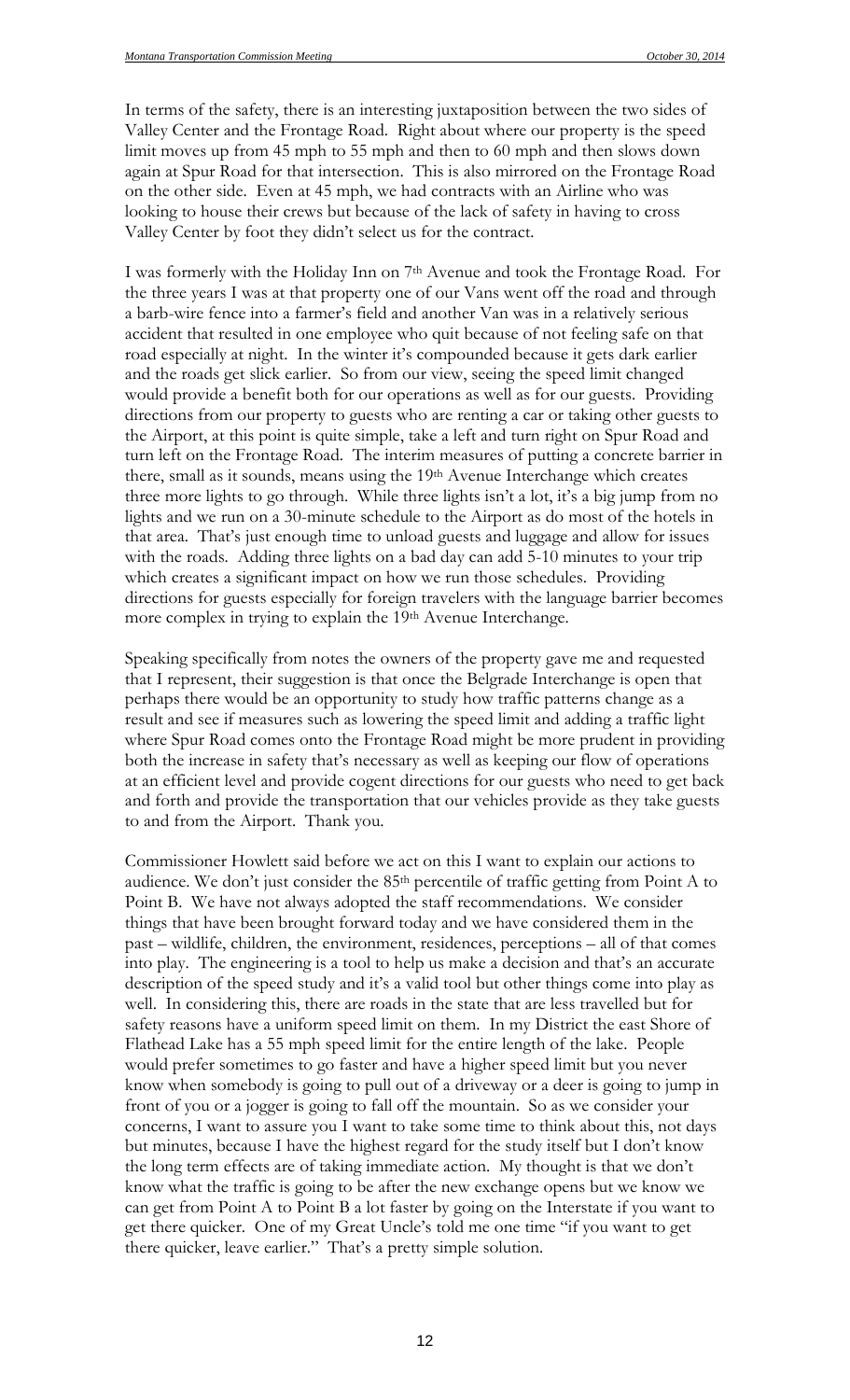Commissioner Griffith said I don't know if the Commission knows what the recommended solution was. Can we get that information? Dwane Kailey said they are proposing an interim proposal until such time as the East Belgrade Interchange opens. We don't know what traffic patterns will do. We have models and predictions but ultimately it comes down to what the public chooses to do. So we would like to put this in as an interim. It does restrict a left-turn off Valley Center Spur Road to westbound Frontage Road. There is also a little bit of a separator out there right now for eastbound traffic to take a right onto Valley Center Spur Road but we'd widen that to10 feet. It does not include an acceleration lane but it does have a 10-foot wide shoulder for an eastbound right turn. That gives an area for vehicles to get out of the way if something happens. There are some very large challenges with this area with very limited funding. Again this is an interim solution and we will come back and review this after the East Belgrade Interchange opens.

Commissioner Griffith asked when the East Belgrade Interchange was going to open. Dwane said he does not have a date right now but it will be early spring. Commissioner Howlett said if we were talking the end of the month it would be a fair request to wait for that but past that point I'm not sure it is. We've worked back and forth on this issue and everything the department has brought forward I've been on top of but the problem is East Valley Spur was built for equipment crossing more so than traffic. It was never built for what it's being used for. There is an inherent liability to the department and the Commission with that. While it may have been a bit premature but when the Division Administrator was interviewed on it he said "maybe the best thing to do is to close it." In trying to build it safely, it seems like everything we do has other unintended consequences. While the pork chop isn't the answer, it avoids an unintended consequence of somebody making a left-hand turn there. I appreciate the 70-second comment. In the end the Commission is tasked with moving traffic safely. That's all our job is – move traffic safely. I believe that Bozeman will grow 20% in the next 20 years and we've tried to stay ahead of the curve. This Commission pulled \$10 million out of Interstate Funds to put on Jackrabbit to keep up with the growth. Then we've got a project next that completes that portion of Jackrabbit and widens it out again. When we had \$45 million of extra money this Commission chose to put it into secondary road projects in my District and that's why Valley Center got done nice and wide with 45 mph. When Huffine Lane came through last time and the Sheriff called and said 70 mph is too fast, the Commission responded by reducing that speed limit. We're not afraid to take action different than what's recommended butut somehow we have to weigh the unintended consequence that we create by doing something a little bit that's wrong. So there's a blend that has to happen and quite frankly I'm not so sure we should have an interim until East Belgrade open. If it were going to be November, I could weather that storm but not through the winter.

Dwane Kailey said, as the Chief Engineer, I have to stick with the study. The only thing I'll offer up for the Commission's consideration is this is a difficult area to enforce. Commissioner Griffith said it is difficult to enforce and the number of tickets that can be written in that area are low because you can't enforce it. I understand that but I don't think that takes away from the moral obligation of the Commission. If we truly could get East Belgrade up and running, I would be satisfied with seeing what would happen but I don't think March is acceptable to do something. I know the group would rather have us reduce the speed limit on the whole section but at a minimum I'm inclined to agree with the Commissioners and put a 50 mph reduction on it an eighth mile east and west of the intersection.

Commissioner Howlett said he would rather see a universal speed throughout the whole thing so you don't have an accordion effect. Tim Reardon said one of the speakers made mention that law enforcement intends to be here at 10:00 am so you might want to wait to hear what he has to say. Commissioner Griffith said I agree that globally we ought to look at a reduction clear from 19th into Belgrade once the intersection gets done. This is an interim temporary measure that would last until the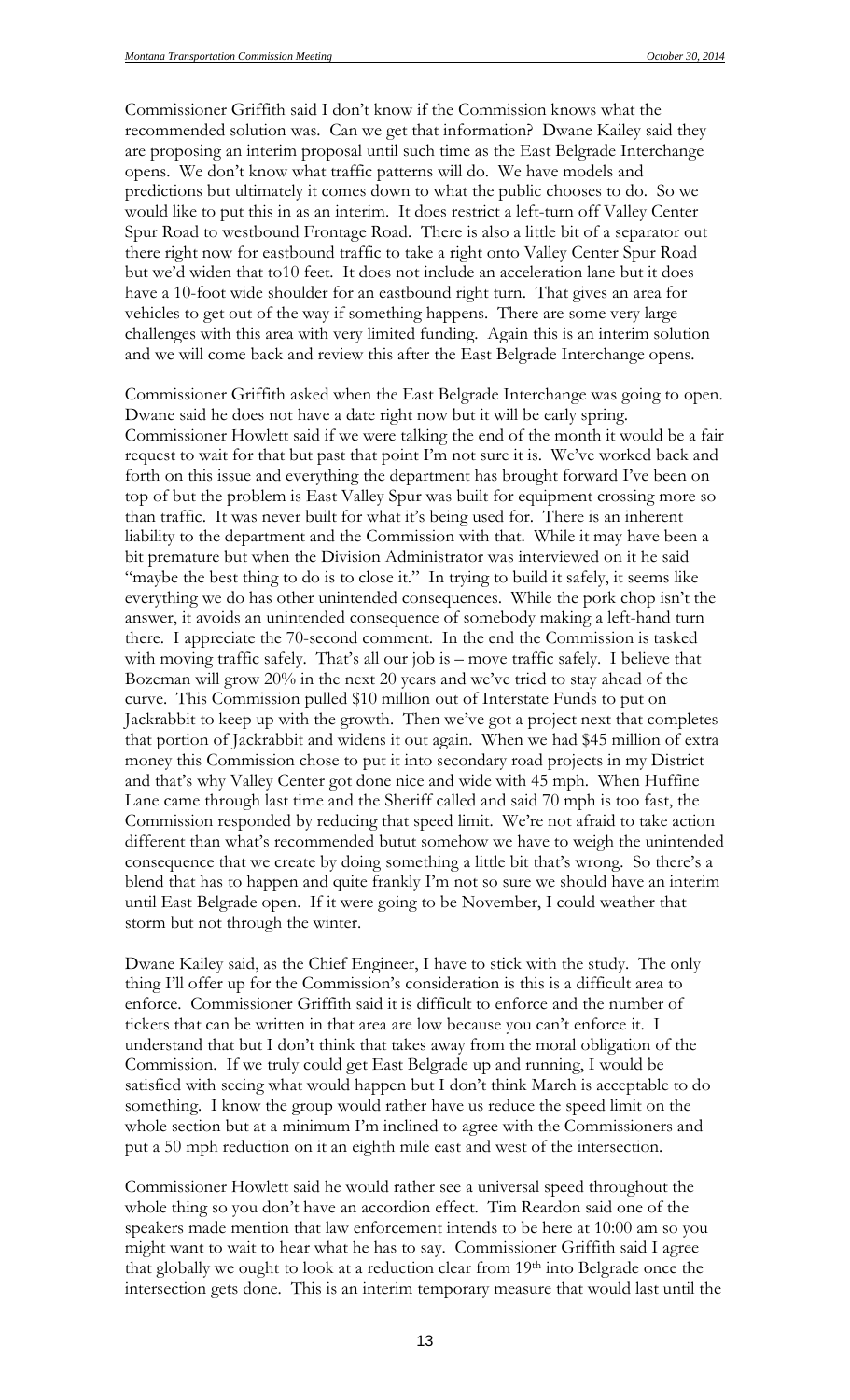Interchange is open and hopefully by then we could have a global recommendation. I appreciate the work you've done with this but it's not the only opinions that I've had regarding this issue. I think the community as a whole would want to participate in a global reduction rather than just this one intersection being the contributing factor.

Commissioner Howlett said the County Commission said they were in agreement with that if there were additional things in place. What will be in place? If it's a prohibition against a left turn then I have some concerns about the U-turn issue. Commissioner Griffith said I understand the worry about the U-turn issue but I'm more concerned about the right hand side and getting the people used to doing something new. I hope people go to  $19<sup>th</sup>$  and get used to using  $19<sup>th</sup>$  and get on to  $205$ and lose the incentive to make a left-hand turn off this because it is unsafe. There is no way to go from 0 to 60. I'm sensitive to farm equipment because that's why that whole approach was built. Somehow we've got to do something now that's gets us through the winter but I think there's a bigger global approach. I know the district is saying everything is still on the table and this is a good attempt to keep the public safer. We can't keep people from breaking the law by trying to make a left-hand turn out of a no left-hand turn and that's an enforcement issue. The intent is to dissuade people from making a left-hand turn. Commissioner Howlett asked how much they would use it if we said 45 mph. Commissioner Griffith said he didn't know. It is the global issue of the whole road not just Valley Center Spur.

Commissioner Griffith moved to approve the Interim 50 mph Speed Limit from East Belgrade Interchange to the Intersection of N.  $7<sup>th</sup>$ . Speed limit will remain in place through April, 2015, and all other new improvements will be on hold until reevaluation in April. Commissioner Lambert seconded the motion. All Commissioners voted aye.

The motion passed unanimously.

### *Elected Officials/Public Comment*

Commissioner Howlett welcomed the Members of the Confederate Salish Tribal Council that came to discuss a couple of issues with the Commission. Chairman Trahan addressed the Commission. We have an issue that's coming up here on the Greybull Casino and the turn-off area we have up there. We're going to build a new Casino and there's concern about the traffic safety of incoming and outgoing traffic. We were wondering how we go about getting the state to take a look at that. When we met with the state on the corridor from Post Creek to Ronan they gave me a letter and I want someone to go over that letter.

Commissioner Howlett said the proposal, as I understand it, is that the Tribes are going to proceed with building a Casino and Convention Center, Motel and Restaurant on top of the hill. An unidentified man explained he was on the Gaming Board and had been working on an expansion of Greybull. We've been working with the Tribe in Minnesota and they have helped us with the plans for the Casino and Conference Center. Right now we have a 118 machines and we are expanding that to 300-400 machines. We are planning to put in an 80-room Motel along with a Conference Center. I met with some of the Highway Safety Commission when they came up there and told them our plans but I didn't think we'd get it approved that quickly. The Council also approved the expansion. Now we're looking at doing the blueprints. There have been some accidents up there since the Casino opened. I live about a mile north of the Casino. We're concerned about the influx of the traffic that will be coming to the Casino and the safety concerns. We do have turn lane going north but we don't have one going south and that's going to be a problem. Right now we just have a small little turn off to get off the road so we need a turn lane.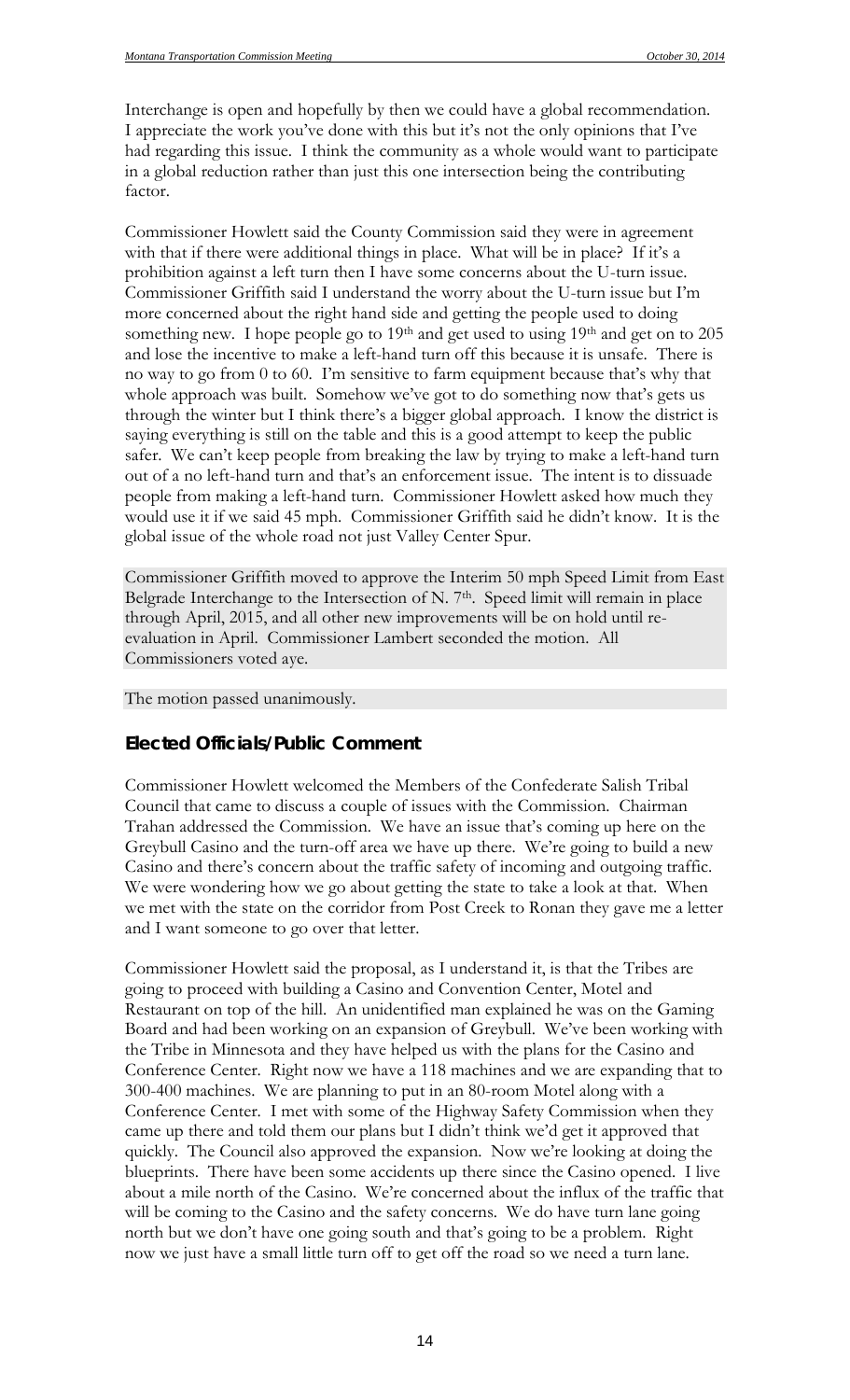There might even have to be a stop light there but there will be some safety issues. We will need a study on how to get people safely back onto the highway.

Commissioner Howlett asked Dwane about the process. Dwane Kailey said we have a section within MDT called Systems Impact. Lynn Zanto said where there's development occurring along our highways and there are needs to facilitate safe access and safe movement of the traffic through, it starts with the District Administrator, Ed Toavs, asking for a Traffic Impact Study from the Developer to take a look at existing conditions and what's going to be generated from the development and propose mitigation. The Commission Agenda Item from Town Pump and those proposed modifications started from our System Impact Process. So the first step is to connect you with Ed Toavs, our District Engineer, and Joe Skinner. I will get you the contact information and the staff can help you with that. Dwane said the Systems Impact Study takes that information and routes it to the various professionals within the Agency for their review. For example, something along this line will have to be heavily reviewed by our Traffic and Safety Engineer. They will make sure the comments get back to you. Commissioner Lambert asked where this will be located. Commissioner Howlett said the top of Evaro Hill about 10-miles north of the Y of I-90 and Hwy 93 on the southern edge of the Flathead Reservation.

Commissioner Howlett asked Dwane to discuss Mr. Toavs letter with Chairman Trahan. Dwane said when we built US 93 it was predominately designed as a twolane highway with passing lanes. We've seen an increase in traffic along with heavy increase of tourist traffic. There are areas where it's difficult, due to congestion, to enter or leave the highway. We've had discussions with the Tribe. Ed has been made aware that the Tribe is going to consider and look at expanding the SEIS Preferred Alternative for both Post Creek Hill as well as through the Nine Pipes section. So he sent a letter to the Tribe asking them to officially endorse or concur in initiating a Corridor Study which will look at the ramifications of widening the existing or proposed Preferred Alternative within the SEIS for that segment. I don't believe we've gotten a comment back but we're fairly confident the Tribe will concur with that and we'll start looking at possibly broadening that typical section to a five-lane through that segment. Commissioner Howlett said we'd have added capacity. Dwane said we would have added capacity as well as a turn lane in there for several approaches which are not being addressed in the Preferred Alternative.

Commissioner Howlett said when we were looking at TCP and Red Book, for the last couple of years we've always looked at the issue of the Perma curves being beyond the scope simply because we know they are issues of major concern to the Tribe; specific issues to the preservation of the archeological sites that may be in the area. We need to fix that section of road. That is by far the worst section of highway in Montana. I think the Tribe would be willing to have some kind of an agreement through the Preservation Office to go out and literally look at various options for a possible route. I think they are willing to do that if we can come to an agreement in an MOU. I don't know the next step in that. Dwane Kailey said I have a fairly lengthy history of that project as well. The one thing I'd add is that it is very cultural area to the Tribe but the other issue is that it is a typical western Montana roadway sandwiched between rock cliffs on one side and a very scenic river on the other. We've had numerous comments raised by the Army Corp of Engineers. They are very reluctant for us to impact that river at all. So we've got cultural rocks on one side and a "do not touch" river on the other. It's a very difficult situation. As far as an MOU, the process would be to start with the District Administrator, Ed Toavs. I've had discussions with him and he is very concerned with that segment as well. We want to get that project moving but it is a very difficult project to try and resolve all the issues. I'd discuss it with Ed Toavs and start working towards an MOU to move that project along. The actual name of the project is Paradise-East East between Perma and Paradise.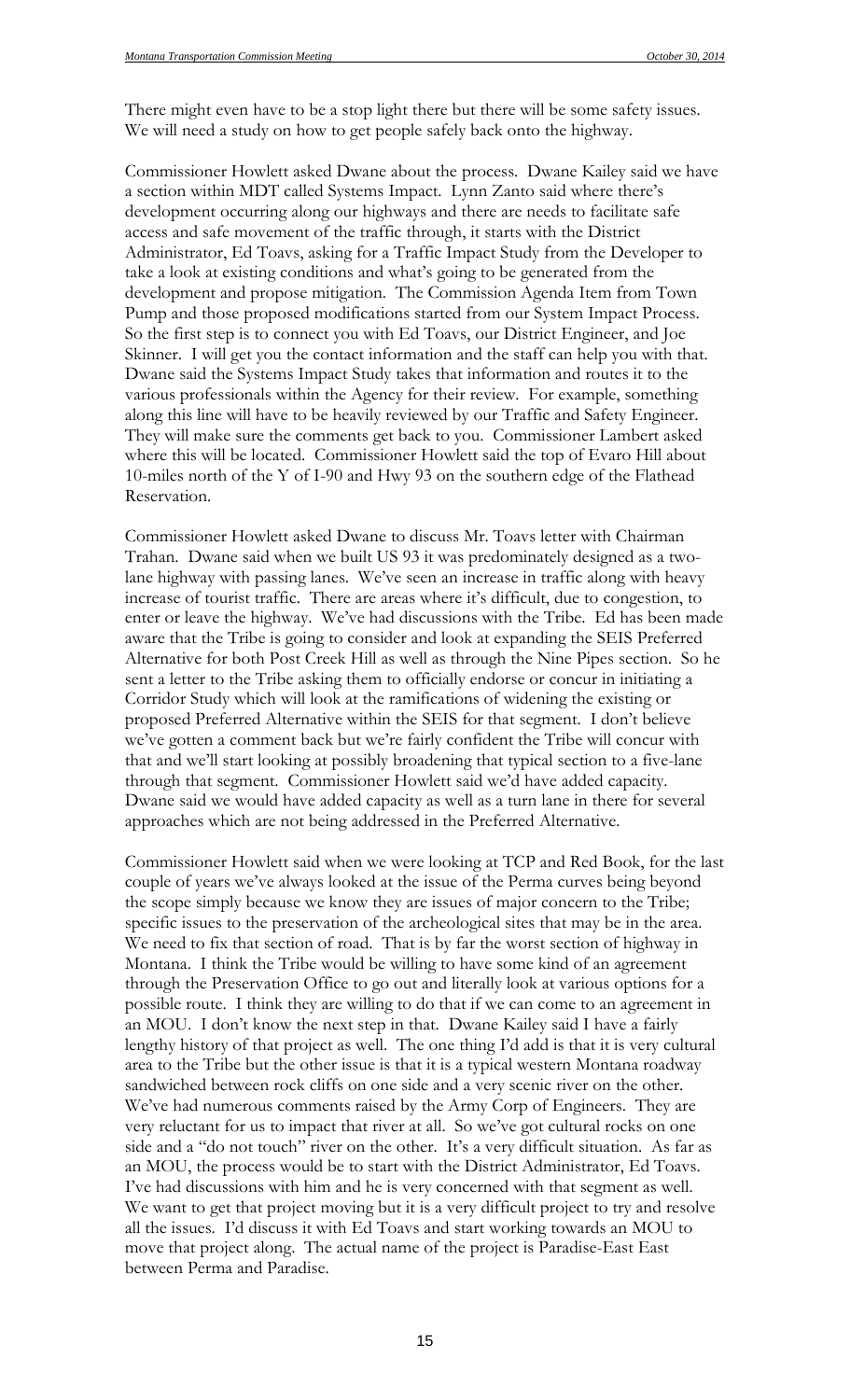Commissioner Howlett said the Chairman could look forward to some contacts and discussion with Mr. Toavs from the District office to address those three issues. Chairman Trahan said he appreciated the time. I always look forward to meeting with you people; we've always had a good relationship and I'd like to keep it that way. Thank you.

#### *Gallatin County Sheriff Brian Goodkin*

Good morning. Some folks from Gallatin County met with me last week and brought up some concerns about the Valley Center Frontage Road Interchange. It sounds like you've already talked about it this morning. I would just say thank you for putting off the "no left-hand turn" as I believe it would cause more issues than help for a lot of different reasons. The second thing is it sounds like there may have been a little bit of discussion about lowering the speed limit. I think that would be a good thing then re-evaluate it later. The one thing I would ask you to take a look at again ... it's a weird little area right there because 19<sup>th</sup> actually goes over Frontage Road. I think you talked about lowering the speed limit to 19th to North 7th. North 7th actually turns into Frontage Road and you come down this hill and fly by the Highway Patrol Office on the right hand side. I'd ask you to re-evaluate and actually lower that from where North 7<sup>th</sup> turns into Frontage Road. That makes is a lot easier instead of having a little short area where people can speed and then go in front of the Highway Patrol Office and then have to slow down. I ask that you go all the way to North 7<sup>th</sup> instead of North 19<sup>th</sup>.

Commissioner Howlett said we can make that correction. We appreciate your support of that effort. As always when we deal with speed limits, we kick the ball back to you for enforcement. Sheriff Goodkin said we can do that. That's a tricky road because it's unsafe to begin with and then for us to be pulling people over makes things even worse. We will get folks out there for enforcement. Commissioner Howlett said we have done it and we'll make the correction on location.

#### *Conference Call - Reagan Key, Big Sky Chamber of Commerce*

I would like to thank the Commission for letting me speak today. I've only got a couple of issues to bring before the Commission. On behalf of the Chamber of Commerce and our Board of Directors and my Executive Director, Kitty Clemens, thank you for your guidance throughout the permitting process for development of our lighting project here in Big Sky. Highway 64 and 191 really has been viewed by that and really creates a uniform system of guidance for visitors here in Big Sky.

An addendum to that, on Hwy 64 into Big Sky on Lone Mountain Trail, we're actually having a little concern with tractor trailers and vehicles parking along the side of the road right near the fish \_\_\_\_\_\_\_ (inaudible). We're not looking for an immediate solution right now but we're looking for some advice from the Commission as to how we might be able to detour those vehicles from parking there. They run into the light pole that's been installed and bend the banner mount and we end up paying money to have them repaired. I've got some photos to send you so you have a visual on that.

Thirdly, on behalf of the Lone Peak High School Sophomore Student, Josh Aboe, I want to express our support for a project she is spearheading to draft some of the light power boxes with art similar to the City of Bozeman. I've got a power point from her that I will get to you. The Chamber of Commerce supports that and several local leaders for that project. She plans to begin with the power box at the corner of Hwy 64 and US 191 near the only stop light in town and then work her way up into town. She is raising all the funds herself and is doing a pretty remarkable job with that so far.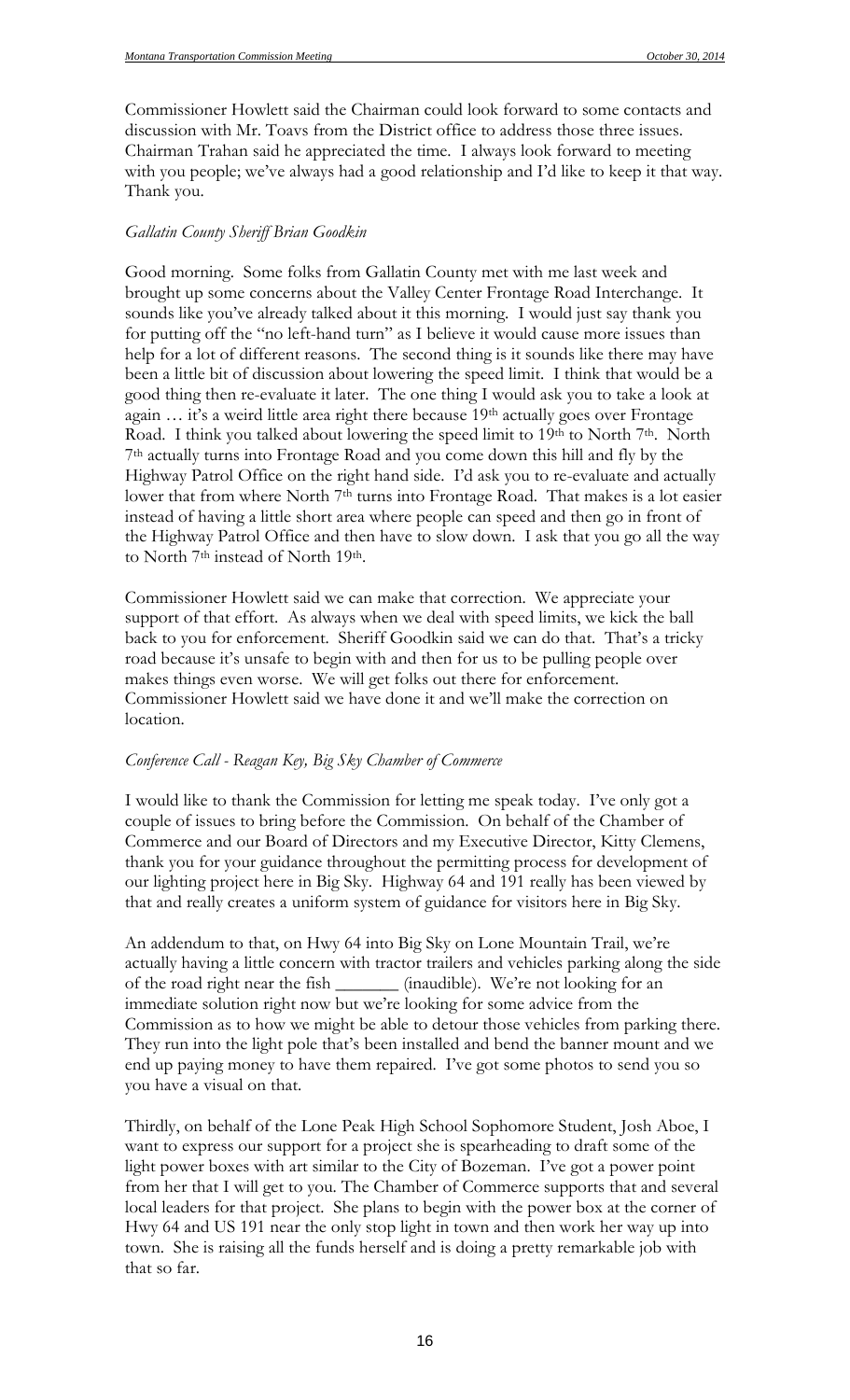Commissioner Howlett said he appreciated his civic participation and thanked him for the call. He asked Director Tooley to report back to the Commission on the truck issues. Commissioner Lambert wondered if that was a no parking area. We have the same problem in a couple of places and it is definitely a safety issue. I'm not sure what you can do about it. Reagan Key said they park in between my office and the Conoco station on a 100-yard stretch of road that heads up into Big Sky on Hwy 64. It's a large shoulder but they park four to six trucks on either side of the road on the shoulder and it becomes a safety issue. Commissioner Howlett asked if he was suggesting a no parking area. Reagan Key said he wasn't sure. I'm not familiar with the laws but they are big rigs that can't pull into the Conoco station and that is why they are parking there. Commissioner Howlett said they need some kind of recommended solution there. Dwane Kailey said he recommended that the District Administrator reach out to the Chamber and they drive up to the area site and look at it and provide some recommendations.

Commissioner Griffith amended his previous motion to end the speed zone where the Sheriff Goodkin suggested. North 7<sup>th</sup> seems further to me and is where it turns into the Frontage Road. Director Tooley said if you ended at 19th, you'd have another mile or so before the Frontage Road. Commissioner Griffith said he would like it to go all the way to North 7<sup>th</sup> and asked that the motion reflect that.

### *Outdoor Advertising Update*

Dwane Kailey said my staff will provide that information. Rob Stapley, Right of Way Bureau Chief, Pat Hurley and Greg Pizzini with Outdoor Advertising, as well as Carol Grell Morris our attorney will address the Commission. Rob Stapley, Right of Way Bureau Chief, provided the Commission with handouts showing the outdoor advertising regulated routes in Montana – Interstates, Primary routes, and NHS routes in Montana. The second handout showed the routes in and around Missoula to give the Commission an idea of larger communities in Montana. I am ultimately responsible for outdoor advertising for the department. Pat Hurley oversees the program and insures that MDT complies with the state statute rules that govern outdoor advertising as well as federal laws and regulations. Pat has a staff of three people and they oversee about 3,100 signs on routes across the state. He and his staff stay very busy and are on the road a fair bit of the year checking compliance and making sure we are doing our job.

#### *History*

Ron Stapley started with a little history about outdoor advertising in Montana. The first outdoor advertising legislation was passed in 1958, "The Bonus Act" which basically said that states wanting to participate received one half of one percent of the construction cost on segments of Interstate Highways controlling outdoor advertising. Montana did not participate at that time. In 1965 Present Johnson signed the Highway Beautification Act which was about controlling outdoor advertising signs, displays, and devices adjacent to the Interstate and at that time just the Primary System. It was all about protecting and promoting safety and protecting the natural beauty along our highways. That really is the backbone of where we are today with outdoor advertising.

In 1972 the Department of Highway signed a state and federal agreement with the Secretary of Transportation agreeing we would maintain and uphold the federal laws along the Interstate and Primary Routes across Montana. In 1991 the NHS Routes were added as part of their control as well. Based on those laws, the State of Montana has passed laws and Administrative Rules that mirror the federal laws. We try to not be more aggressive than the federal laws that are out there currently.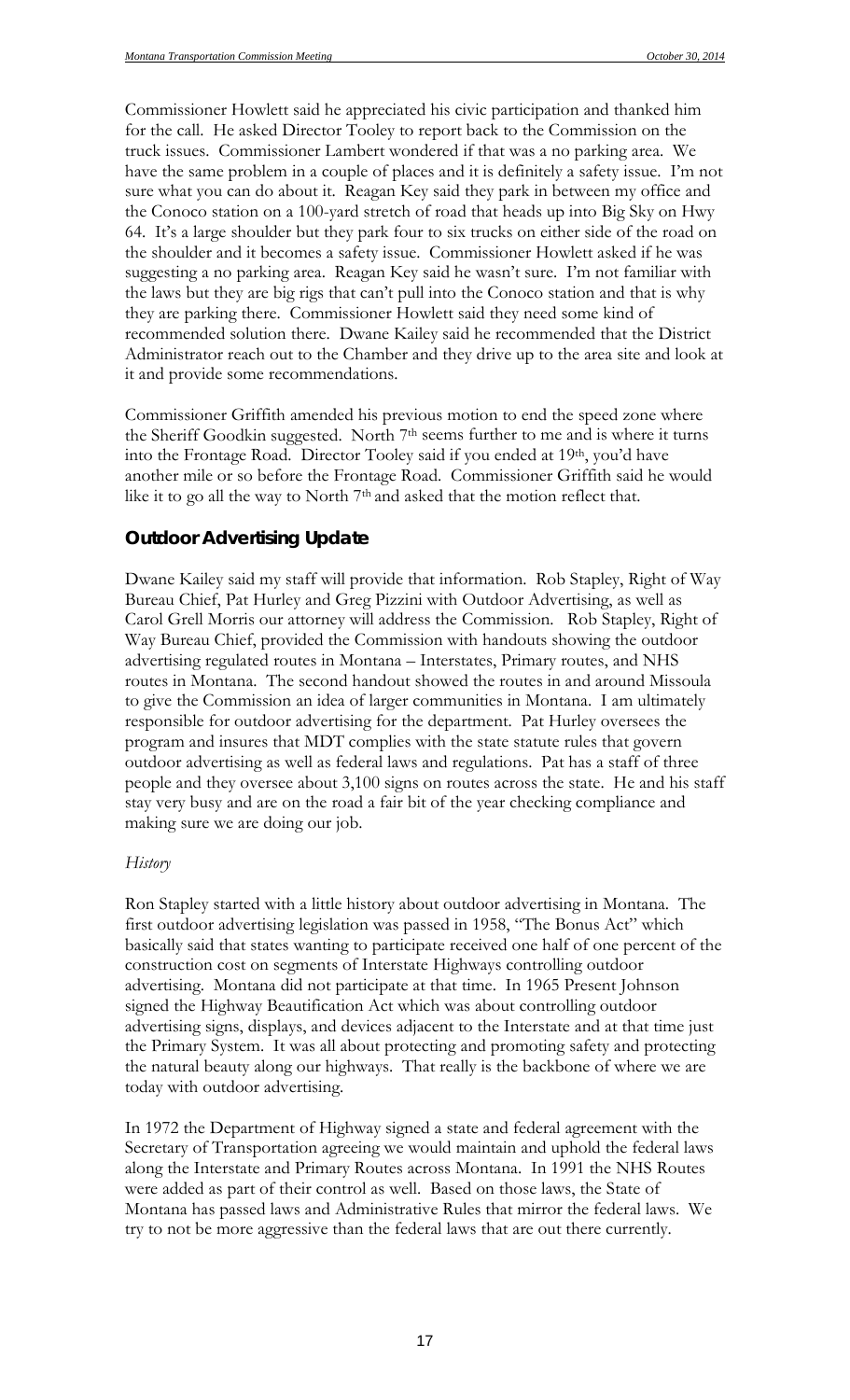#### *Types of Signs*

For today's discussion we are going to talk about four kinds of signs: (1) On Premise Signs, which advertise businesses and are located on the property of the business. For example, Walmart across the street has a big sign in their parking lot that says "Walmart" as well as "Burger King". Those are your typical On Premise signs. (2) Off Premise Signs which advertise businesses that are located someplace else. Off Premise signs typically are not located on the property where the business is. Those are your typical billboards that you see around the state advertising Walmart or McDonalds 10 miles down the road. (3) Logo Signs are what you see along the Interstate that tell you at the next intersection there is a McDonalds, Pizza Hut, Perkins, etc. Those provide identification and directional information to motorists in four categories – gas, food, lodging, and camping. (4) TOD Signs or tourist oriented directional signs which provide motorists with information about businesses in our different communities. They include agricultural products, services and activities. These signs are not located on Interstate Highways. We also deal with other type of signs – political signs, real estate signs, cultural signs, directional signs, etc.

#### *What We Do*

In a nut shell there are three parts to Outdoor Advertising. We permit new signs beginnings with an application process that folks have to go through if they want to put up a new sign. It is a fairly intensive process to tell us that they've met all the requirements, i.e., whose land they are on, do they have permission to be there, do they meet out requirements for installing the sign, do they meet the local requirements for installing a sign. We then go through the process of approving the application or denying it and trying to help those folks where we can. We go out and do a field visit and look at the site, talk with the sign owner to see what we can do to help them. Once we get to that point where we have approved the sign, we issue a permit and give them a permit plate which is attached to the sign once the sign is installed. They have 90 days to get that sign installed. After it is installed we continue to monitor it to make sure there are no changes that go beyond the scope of what we allow. Pat and his staff do annual route surveys where they look at the signs to ensure there are no illegal signs going up, that the approved signs have not been substantially changed, and make sure we don't have signs in disrepair or in poor shape that may be a safety issue. If the department finds those signs, another portion of Pat's job is to remove those illegal signs. So they work with the sign owner or the land owner to remove the signs that are installed illegally that should not be there.

We also inventory those signs and we watch that throughout the year so we know who owns what sign, where they are located, how many are out there. For the most part there is a fairly small number of sign companies that own a majority of the signs across the state and we have a good working relationship with all of them. There are a number of small mom and pop outfits that own one or two signs here and there. We also work with them to help them advertise their business. People-wise Montana is a small state and we have an opportunity to help folks stay in business; we make an exceptional effort to help those folks. That is what this program is about.

Commissioner Lambert asked if the state put up the signs like Perkins on the Interstate at the exit signs. Do they have to ask the state to put their name on the sign or do we automatically put it on there if we know there is a Perkins down there. Rob Stapley said we have contracted that out to a third party. That third party goes out and talks to the business and they sign them up. The businesses rent space on the billboard. We own the signs.

Commissioner Griffith said he had a sign that has been a pet peeve for a lone time going up Homestake Pass. I'm sure if this sign was out on the flat it would be okay but the lights they use to illuminate it shine through the walking board when you're coming up and are a distraction for the eastbound traffic. It would seem that if it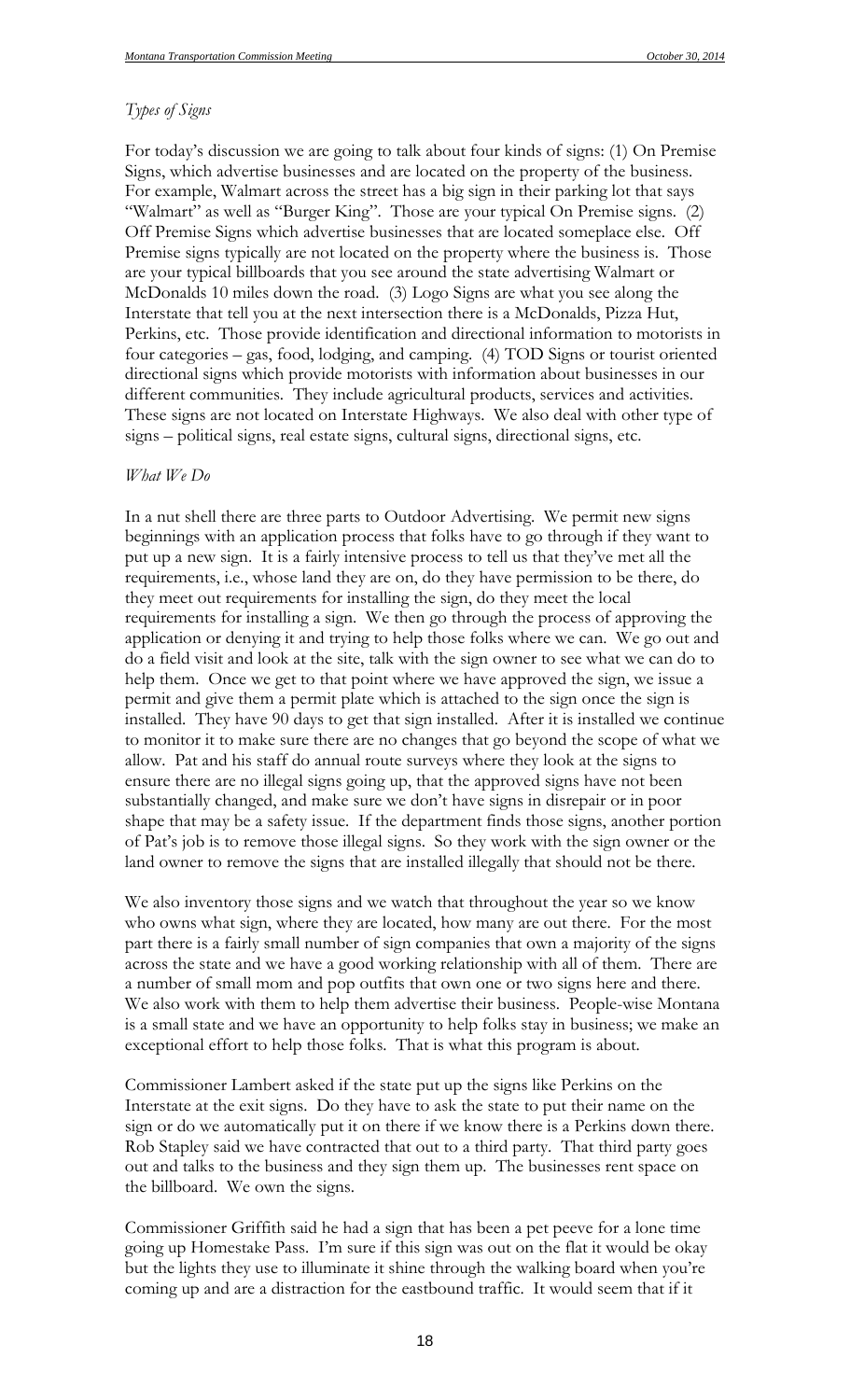were out on the flats someplace, the sign would be fine but where it is placed you get the light right through the sign. It is on eastbound side but the sign faces west. I'm sure the sign meets the specs other than it is on such a steep grade that the lights are a distraction. Rob Stapley said they would be happy to go out and look at that and resolve that issue.

Commissioner Cobb asked if they were going to talk about the rules now or later on. Dwane Kailey said they wanted to do an overview presentation first and have Carol Grell present the rule changes after that.

Commissioner Howlett asked if they had signs on Reservations. Rob Stapley said they do not regulate signs on Reservations. Commissioner Howlett asked if it was up to the Tribe. Rob Stapley said yes. Commissioner Howlett asked what they did with non-member institutions on Reservations that aren't Tribal. Can they put up whatever they want? Rob Stapley said the Reservation is a Sovereign Nation and so we don't have the right to tell them what to do regardless of the company. Commissioner Howlett said then the Tribe is in a difficult position as well because if they have a non-member business then there is no regulation of billboards, like on the 93 Corridor and how infected it is with billboards. There ought to be some way to regulate that whether it's an MOU with the state to enforce it. I don't know what options there are to do that. Rob Stapley said there are a number of counties across the state that have implemented their own guidelines that are stricter than the state's guidelines. When we are permitting a sign, one of the steps is that the sign owner has to get approval from the county or local government stating that they meet those requirements if they are stricter than ours. I think the Tribe could implement something similar. Commissioner Howlett said you hear a lot of comments about the billboards on 93. You don't even get to look at the Mission Mountains because of the billboards. Commissioner said there has to be astronomical growth of billboards statewide. Rob Stapley said they are reaching a point right now where there is not a lot of room for more billboards based on our rules and laws currently in place. There's a number of criteria they have to meet and there's a limited number of places where you can put billboards. I agree, there are billboards everywhere you look but we've reached a point where there's not going to be a lot more growth because there's not enough qualifying locations to put them.

Commissioner Howlett said we've had a number of discussions about LED light signs and multiple message signs. Rob Stapley said LED is a hot topic across the country. There are a number of other states going that direction. There's arguments going both ways. The argument for the LED is that you can put six to eight messages on one board so you're replacing that many billboards. You don't have the flashing lights, the screen changes quietly, and they are not a distraction to the traveling public. The LED on Interstates can't have flashing lights. There is an argument for replacing some of the existing signs with LEDs for a cleaner look with fewer signs. The flip side is you can get as many of those signs out there as we have now so you're not really replacing those boards. The small mom and pop companies around Montana can't afford LED signs and are worried about being squeezed out by the larger companies. So there pros and cons for them. As far as a distraction to the driver, from everything I've heard that doesn't seem to be an issue.

### *Agenda Item No. 8: Hamilton Limited Access Control Resolution*

Dwane Kailey presented the Hamilton Limited Access Control Resolution to the Commission. This will complete the access control for US 93 south of Missoula. We had one gap through the town of Hamilton and this will close that gap. With approval and adoption of this Resolution we will have total access control from Missoula all the way to the Idaho border on US 93. Again access control doesn't take access away, it simply makes it a little more restrictive and gives the agency a little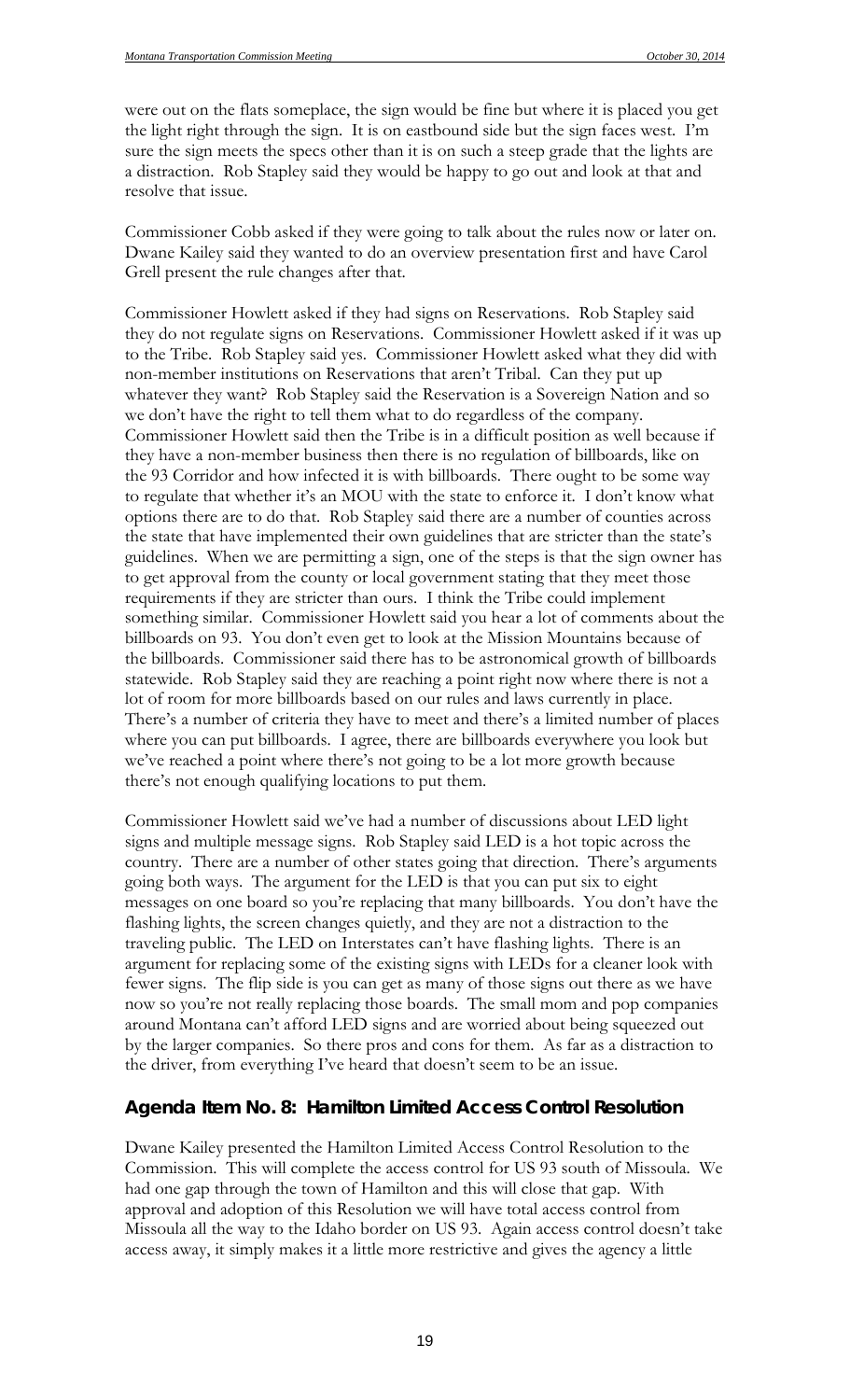more authority in managing that access. It's all done in an effort to preserve the safety of the highway.

Commissioner Griffith moved to approve the Speed Limit Recommendation for Hamilton Limited Access Control. Commissioner Lambert seconded the motion. All Commissioners voted aye.

The motion passed unanimously.

### *Agenda Item No. 9: OAC Proposed Rule Notice*

Carol Grell-Morris presented the OAC Proposed Rule Notice to the Commission. I am one of the staff attorneys at MDT and am assigned to Outdoor Advertising and I'm also the rule reviewer for the department. So all the proposed rules that the department puts forth are reviewed and signed off by me as well as our Director. Today we thought it would be a great opportunity to talk to you about Outdoor Advertising rules that are proposed for change. Outdoor Advertising Program is actually under the authority of the Commission by statute. That is why you get Outdoor Advertising overviews and that's why the rules come to you because you must authorize any changes to them. That's why we're here today.

I wanted to clarify one of the questions on LED's. About six years ago in 2008 we had a discussion on LEDs on controlled routes and ultimately a rule was passed prohibiting those LED signs on controlled routes. The reason I add that caveat is because you see on premise signs everywhere. That's why it is confusing. We only have jurisdiction and authority over controlled routes. When you drive along an Interstate you will not see an LED sign because they were prohibited by our rule on controlled routes. Now naturally, at that time, there were people for and against them. Will they bring this issue up again? I guarantee it. But for right now we have a rule that prohibits them along our controlled routes and that's where it stands.

The rules that are proposed for change today. I will give you a brief description of why we're doing this. The rules are reviewed every two years by statute – the biennial rule review. This is the year we're undertaking that with all our programs. Outdoor Advertising has reviewed their rules and come up with some changes. They tracked this through the last two years as situations occurred and now we wanted to clarify the rules. Questions come up through the two year period and we realize we need to clarify things in the rules. That process is initiated. I will tell you up front that FHWA has to approve all our rules as well because this is actually a federal program and is tied to the federal funding of highways. That is the reason MDT must enforce federal and state statutes on outdoor advertising. FHWA is heavily involved in all of our outdoor advertising decisions. They look at all of our rules and they have reviewed the draft you have in front of you today. They get to comment on the proposed rule. It is very helpful to have their comments because they have a great perspective. They have outdoor advertising in 46 states and see a lot of situations.

Commissioner Lambert asked if it went to the Legislature to approve the changes. Carol said no it doesn't go to the Legislature. Let me talk about the rule making process briefly. We have federal statutes, we have state statutes and state rules. MDT is addressing the state statutes and state rules. The rulemaking process for all state agencies is handled through the Montana Administrative Procedures Act (MAPA) which controls how we change our rules. There is a process we follow under the jurisdiction of the Secretary of State. We prepare a proposal, file that proposal with the Secretary of State and it is then put out for public comment, then we finalize based on the comments. I've skipped a bunch of steps – there is a Legislative Interim Committee that reviews all our proposed rules and they will do that with this proposal as well. Again in this particular area FHWA will also look at the proposal. These are state administrative rules that we're proposing for change.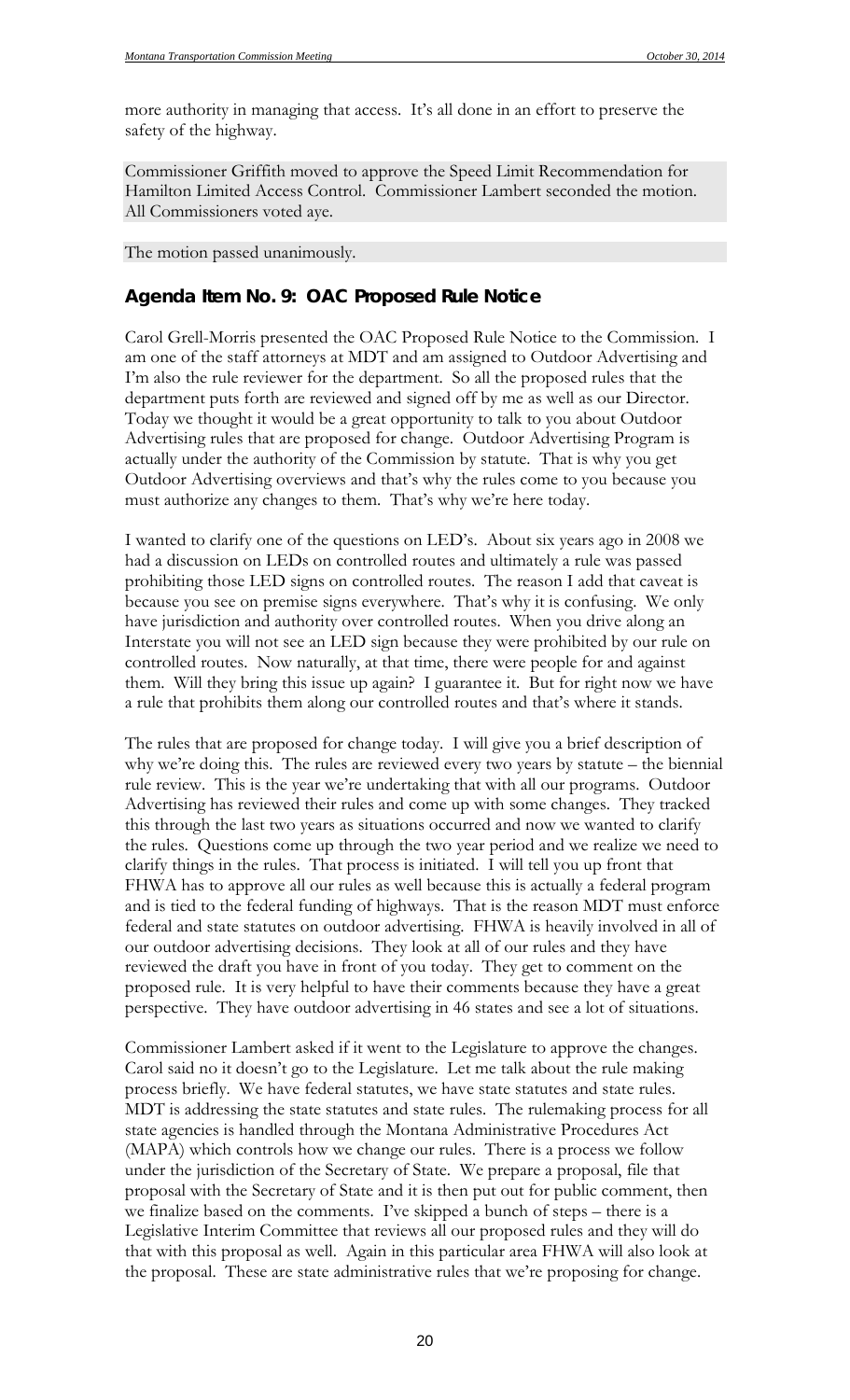We're at the very beginning of the process, getting our draft in place, then if the Commission approves it we will file it with the Secretary of State and begin the public comment period. FHWA weighs in at the very beginning. We are still in the draft stage making sure we have all the wording correct. We have provided the draft to FHWA already and they've provided comments on it.

Commissioner Howlett said he went through the draft a couple of times and have noted some things. A lot of the "shall's" have been changed to "may's" so it looks like it is more permissive. You've raised the fees. I don't see a lot of other changes. Carol said I have some bullets to explain the changes and hit some of the highlights.

The first change that is not housekeeping and is more substantive is under definitions. 18.6.202 Definition No. 3. Background: We've had some situations that have come up. We have in statute a definition of agricultural activity. The reason that is defined is because you can't use an agricultural activity to qualify for an offpremise sign. You can't use a farm or ranch or agricultural area otherwise we'd have signs everywhere because we have a lot of farms and ranches. That is a statutory definition. It is repeated and enhanced in our rule which says "agricultural activity means an activity on improved or unimproved land related to the crops." That definition has been around since the inception of the program. The question came up – what about businesses that provide products or services to an agricultural industry. The examples are veterinary clinics and ranch supply stores. Is that an agricultural activity meaning you can't qualify a sign off of it? So this definition is supposed to clarify that. It says "if you are a commercial business and you sell products to the agricultural industry, you are not part of that prohibited activity." So if you're a veterinary clinic, your clinic can qualify the area for a sign or if you're a Big R Ranch Store or a business that does ranch supply. Again, clarification was needed because the question came up. People wanted to apply for a permit but they weren't sure if that area was in or out because the definition didn't have the right information in it. That's a pretty typical example of what we're doing – trying to address questions that came up over the years.

The next change was requested or needed to 18.6.205 Off Premise Sign Locations. This has to do with bus shelters. This is much like reading bills in the Legislature where all the underlined material is new. On page three all the underlined Subsection 6 is all brand new. The reason that is being added is the federal program prohibits commercial advertising on the right of way. The problem came up because bus shelters are placed in the right of way. So if you want to place advertising on them you're running squarely into the prohibition versus the desire of the bus shelter to put advertising on that. This is a rule that complies with what the feds have said was an exception; the feds have allowed an exception for bus shelters. So all we're doing is capturing that here stating you can put commercial advertising on a bus shelter even though the bus shelter is in the right of way but it has to be on the interior panels for the occupants of the shelter. If it were outside it would be a distraction for the traffic. That's an attempt to get us in compliance and address it because the question keeps coming up. We have cities that want to put up bus shelters and they ask about the advertising. This language will address that question.

Commissioner Howlett asked about the buses. Carol said buses are not considered part of the Outdoor Advertising Program because they are mobile. If you put an advertisement on your vehicle, that is not controlled. The outdoor advertising regulations are for static routes – a sign or something that is painted and remains in one place. Moving vehicles are not covered under our program.

The other significant change is to 18.6.231. This is a clarification. The statutes talks about how far apart signs can be from each other and from intersecting roadways for safety reasons and beautification reasons, etc. Our rule, in talking about how far a sign can be from an intersection roadway, has been fairly difficult to follow. This is an attempt to clean that up. This is in compliance with a statute on the Interstate which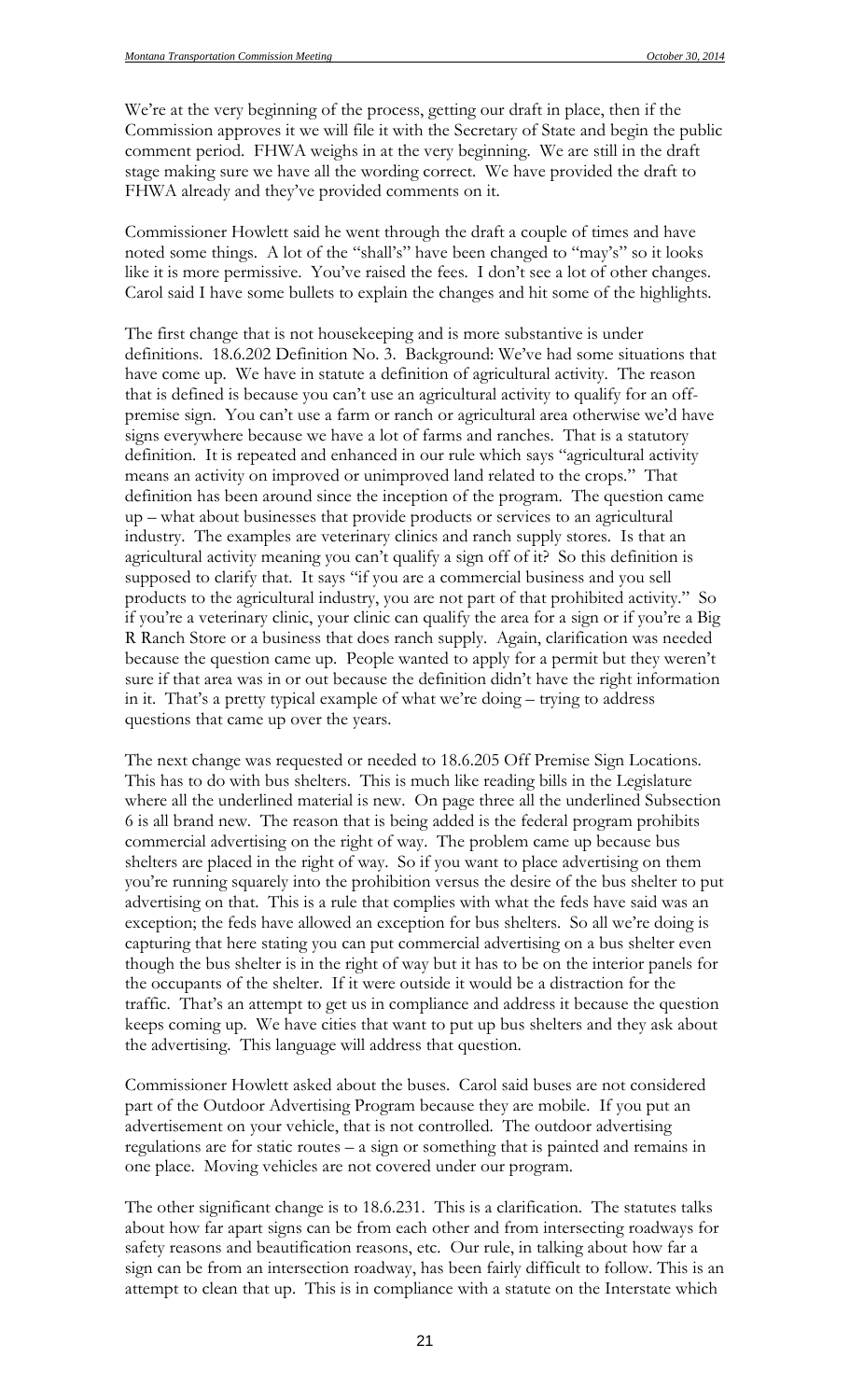states signs can't be within 500 feet of an intersection for safety reasons. Our rule clarifies how you measure that. Commissioner Cobb asked if the statute says minimum 500 feet or can it be more than 500 feet. Carol said more than that; they can be more than 1,000 feet. You can go more than but not less than 500 feet. In keeping with the 500 feet on Interchanges, the questions came up regarding auxiliary lanes. When you see an Interchange built like on Cedar, there is a dedicated lane that goes from Custer to Cedar that doesn't actually become part of the travel way but becomes a third lane that remains a third lane. So if you measure 500 feet from where the pavement widens for the Interchange, does the pavement ever widen? Does it allow signs or not allow signs? So we're clarifying that in the rules. Based on the Traffic Engineer's recommendations in subsection C: "in an area where the two Interchanges are set to close proximity that acceleration or deceleration lanes or ramps merge or overlap, the area will be treated as one continuous Interchange and no signs are allowed." So the Traffic Engineer recommended that we do not allow signs with those auxiliary lanes. That is a change we've not had in the rules. We anticipate some possible disagreement with that. We checked with other states and unfortunately they are split – some states allow it and some do not so we went with the safety recommendation to not allow signs in those areas. Commissioner Howlett said there are signs in those areas now so are they grandfathered in? Carol said in a way and I'm sorry to be vague on that but we have some signs that are called "nonconforming" and that is a grandfathering concept. So if you were in existence and the rules change and made you illegal, you can still be there as a "non-conforming" sign but you're very limited in how you can repair that sign, etc. You can't relocate it if a highway project comes through. So the auxiliary lane is another major change.

The last thing I'll point out is a new direction for this program. 18.6.251 Repairing Non-Conforming Signs. By statute you can't repair them if the repair will be more than 75% of the value or 30% depending on which year your sign was built. In other words, you can completely replace and keep upgrading these signs. If they are "nonconforming" you can maintain them but you can upgrade them. What we discovered in our two years between rule changes is that some repairs were being made to these signs that we didn't know about. For example, you are not allowed to replace wooden poles with steel and some of that was being done and the department never knew about it until it was reported to us. In order to address that, this change has been added where a sign company or sign owner would have to apply to the Outdoor Advertising Control Program and notify the program what repairs are being proposed. That way the department can go out and inspect and make sure the repairs are in keeping with the statute.

Commissioner Lambert asked if this covers the repairs if it is non-conforming and the business changes hands, can the new person use that sign? Carol said yes. That's called a transfer of a permit. If it is a permitted sign, the process allows for a transfer. So when you go to sell the business and you also own a sign you can sell that sign to the new purchaser and sign a transfer of the sign permit and the permit itself transfers to the new owner. Yes you can do that with non-conforming signs. Commissioner Lambert said some of the signs are not owned by the business and they don't transfer owner. Say, you don't own the sign but just rented the space and the business is being sold. Carol said the sign owner can always transfer the sign itself. The copy is up to the sign owner. The sign owner who owns the permit can transfer that to a new owner.

Those are some highlights. There are certainly other changes being made to deal with confusing language or incomplete language that have become issues. I'm happy to answer any questions. Commissioner Cobb asked if there is a distance between businesses and signs. Carol said on premise signs are not considered in spaces. Off premise signs have a certain distance between permitted signs. Commissioner Cobb said if I'm advertising in Billings but I live in Augusta, can I have a sign up then? Carol said it does not matter how far away you live. Commissioner Cobb said can we grandfather everybody in but can we limit the number of new signs by doing it by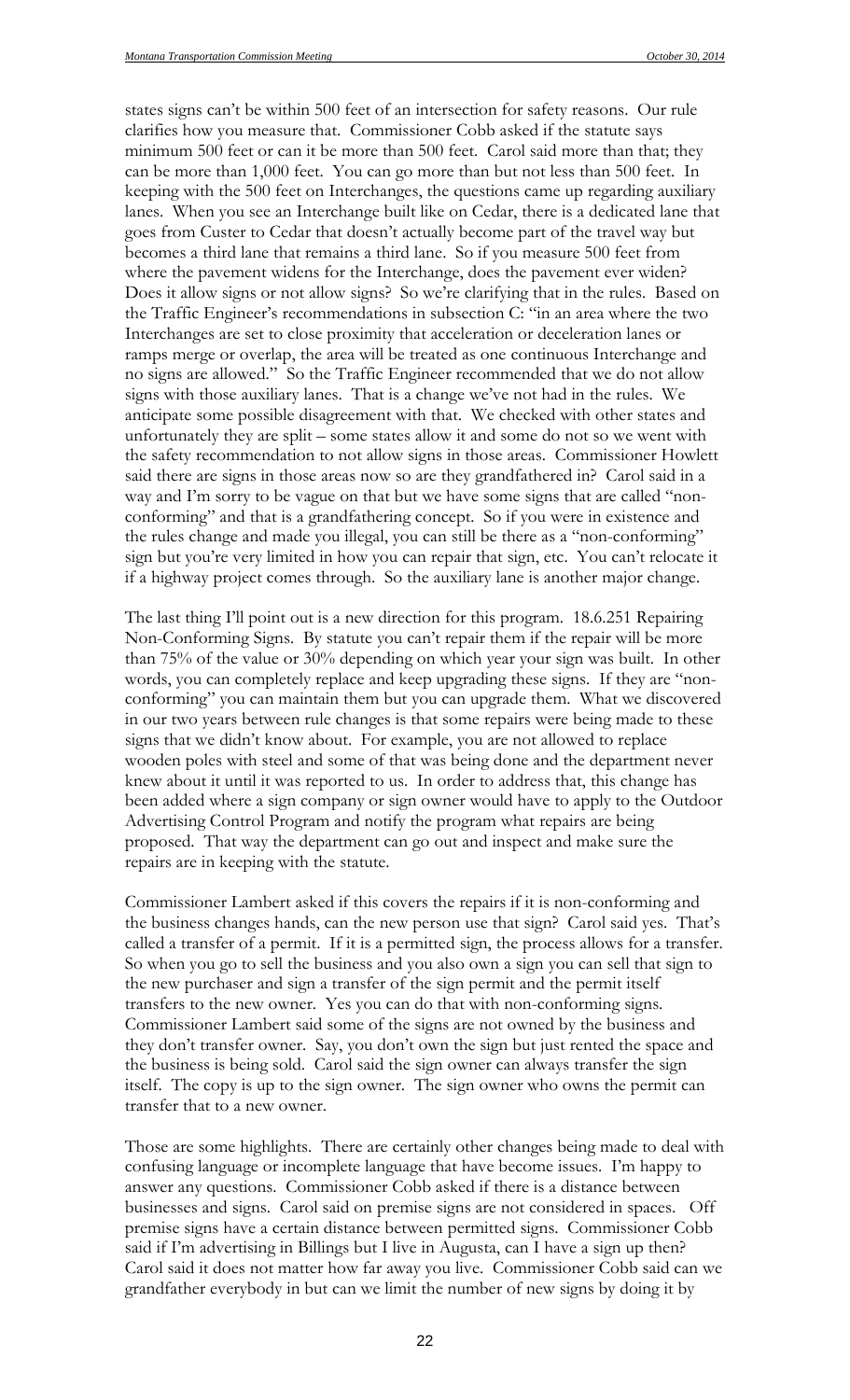distance, i.e., signs have to be 2,000 feet apart. For LED's they would have to be no more than so many feet away from the city and you would have to reduce a sign somewhere else. Start restricting the number of signs without rulemaking; that's something you can think about. I would request that you think about that if it is possible without rulemaking to limit signs. Carol said we can think about that. That's a great idea and some of that was discussed in the LED discussion, i.e., if you want an LED sign on a controlled route, you have to give up your permit to other signs. Commissioner Cobb asked if she could bring some ideas back to the Commission so we can give some guidance. We will look at all these things but we're not committing to anything. Then when you go out and negotiate with all these different groups you could get input without having to go through this formal process. The idea is to reduce some of the signs. Commissioner Howlett said I hope we don't have to wait two years. Commissioner Cobb said I'm just suggesting they bring some ideas back to us without doing any rulemaking. Commissioner Howlett said I'm in agreement that we need to reduce the number of signs all the way along the system. We have too many signs in some locations; it's cluttered the beauty of this states. Carol said I'll put something together; see what we can find from other states and see what ideas we can come up with. We'll present them as ideas and see if you want to pursue any of them any farther. Commissioner Lambert said it is a distraction. When I'm trying to find a street in a strange towns and there are 50,000 signs and you can't find the street sign and makes it very difficult. Commissioner Howlett said maybe you could use GPS.

Carol said we need a motion and a vote to propose the rules as presented to you unless you have some changes to make. Then I need your signature on the draft.

Commissioner Lambert moved to approve the OAC Proposed Rule Notice. Commissioner Griffith seconded the motion. All Commissioners voted aye.

The motion passed unanimously.

#### *Mathematically Imbalanced*

Dwane Kailey said I sent the Commission an information memo prior to the meeting and I'll just highlight a couple of items and then show you a very quick demonstration of what staff does to identify if a bid is mathematically imbalanced. They look to see if it is materially imbalanced. In the memo we broke it into the sections.

Legality – In our research we found the courts have consistently held that mathematically imbalanced bids are not adequate for rejection for bids. They must demonstrate some sort of material imbalance as well.

The definition of mathematically imbalanced is "a bid containing lump sum or unibid items which do not reflect reasonable actual costs plus a reasonable proportionate share of the bidders anticipated profit, overhead costs, and other indirect costs." With that we also struggled how you define some of these items. For example what is "reasonable actual costs," what is "reasonable proportionate share," and what is "bidder's anticipated profits, overhead costs, and other indirect costs." We were very nervous in discussing how this was going to be defined with legal staff. Also, when we looked at this, if it is only mathematically imbalanced, it still is going to result in that low bidder remaining the low bid. So if we reject that bid, are we rejecting the lowest bid and not giving the public the lowest dollar for the work and potentially giving it to number two which will result in a higher cost.

We talked about the enforcement side and then last but not least, I want to demonstrate how staff does this. The first thing they do when they get a bid that they believe to be mathematically imbalanced for example (showing slide) you have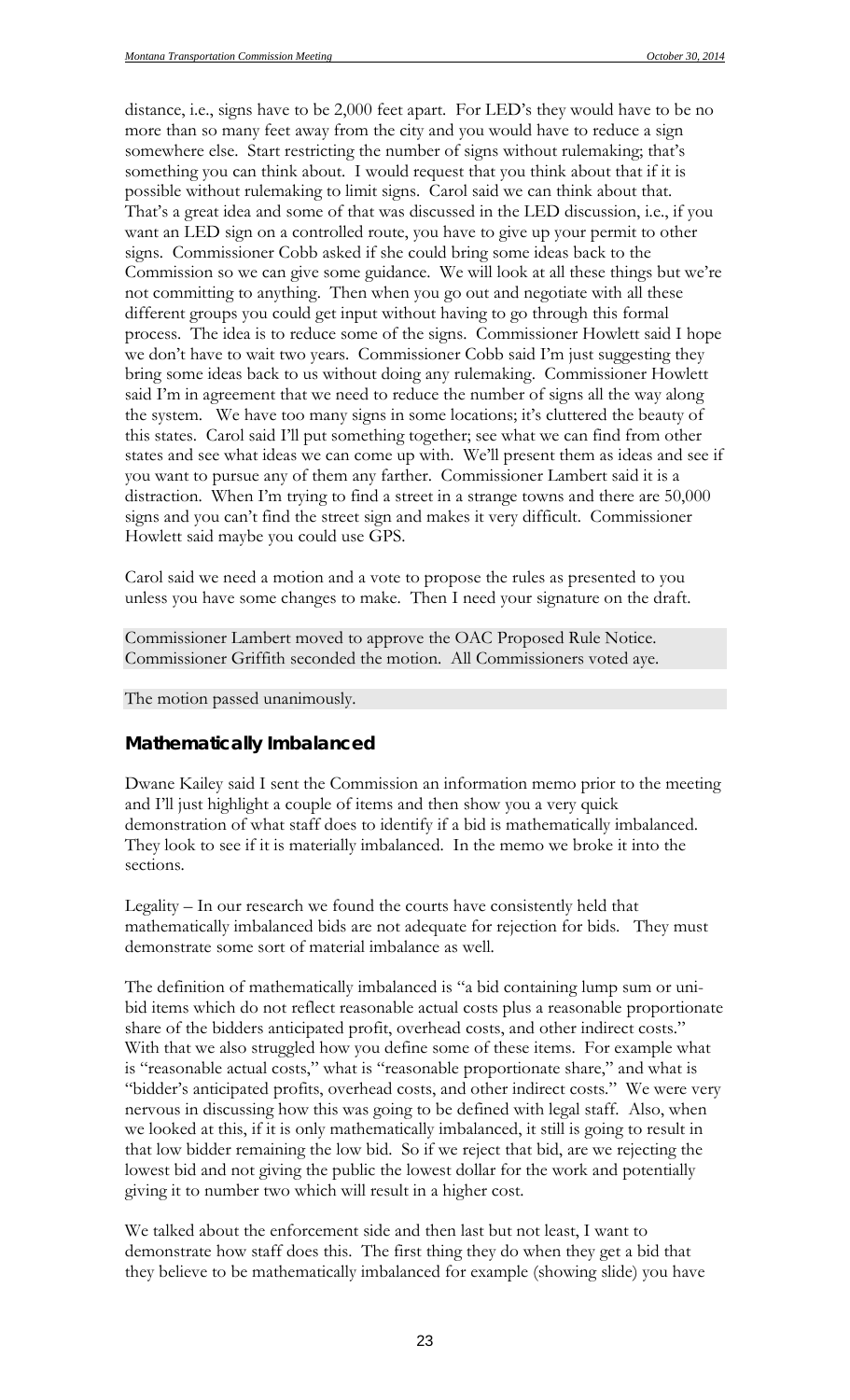two bidders. Bidder No. 1 bid \$63,000 on mobilization, Bidder No. 2 bid \$44,000. Traffic control Bidder No 1 bid \$.01/unit, which resulted in \$650 for that total unit, Bidder No. 2 bid \$.50/unit, which resulted in \$32,500. Initially the low bidder (Bidder A) is \$363,000 while Bidder B is \$409,000. The first thing staff does is go into the mathematically unbalanced item and they essentially remove it. So again, the total bid was \$363,000 vs. \$409,000. They remove that unit and assume none of that work gets done and then look at the new bid prices. If Bidder A is still low bidder, then the initial assumption is it is mathematically imbalanced but not materially imbalanced. Now in this case we know we are going to do traffic control, so this is very conservative. But again, even in this example, Bidder A remains the low bidder. So if we did nothing in traffic control and we paid all mobilization, they still result in the lowest cost to the public.

Commissioner Griffith disagreed with that. You haven't added traffic control as mathematically imbalanced and now it is materially imbalanced when you add traffic control to this scenario. If you look at traffic control and assuming Bidder B has the right number on traffic control, that bid is both mathematically and materially imbalanced. Dwane Kailey said it isn't because no matter what, if we did zero traffic control, the assumption is the bidder has taken money out of this unit and put it into the mobilization. Mobilization is a lump sum, so no matter what, it will remain at that value. So the only thing they can do is run this to zero. If they run traffic control up, it's only up at a penny per unit versus Bidder No. 2 which we have to assume does the same thing, is now running up at \$.50 per unit. So there's no way in this example Bidder B becomes the low bidder using these two items. That is the definition of materially imbalanced – the potential for another bidder to actually be the low bidder.

Commissioner Griffith said my point of the whole equation is it shouldn't be a cost less than you're absolute lowest cost. Traffic control especially. If traffic control is the safety of the whole project and if they intend to lower traffic control to zero is to skimp on that item, that's why we put it in …. It never used to be in the bid items a long time ago. You had to bury it in other items but now we put it in there and they put it at zero, then what other item are they going to skimp on.

Kevin Christensen said this particular project was a lower dollar value safety project. If you recall during the conference call, this was a job where staff was on the fence whether or not to bid the traffic control as lump sum or a unit. It was on the edge. I did speak with the low bidder and in putting together their bid, it was easier for them to throw in a daily traffic control cost rather than have to monkey with the units and get the right bid amount to come out with what they thought they would have to pay. In fact I believe the bidder was a traffic control person. So it's a little bit unusual in that regard. Commissioner Griffith said he realized that and now I see that this one would not be materially unbalanced. The point is, usually the difference between those two items on a project this size and the competitive bid, there would be a difference. It would be a difference and we ought to eliminate the opportunity for somebody to take advantage of the system. I don't have a problem going through a vetting of this through the Contractor's Association, but if they don't want traffic control as a unit, we'll give it to them as a lump sum and then everybody is on the same playing field. I just want to make the playing field level. It doesn't matter whether it's traffic control or any other item but the playing field ought to be level and they ought not to be able to play games with both the state's money and use that as an ability to take an unfair advantage over somebody else.

Dwane Kailey agreed with that. I struggle with this. I have to remind myself that when they do this there is potential for the contractor to skimp on traffic control. I have to trust in my staff and the district staff that they are going to hold that contractor accountable. We have very specific regulations as to what traffic control should be on that road and we have to trust in our staff to do that and hold that contractor to that. It does lead into somewhat monkeying with our average bid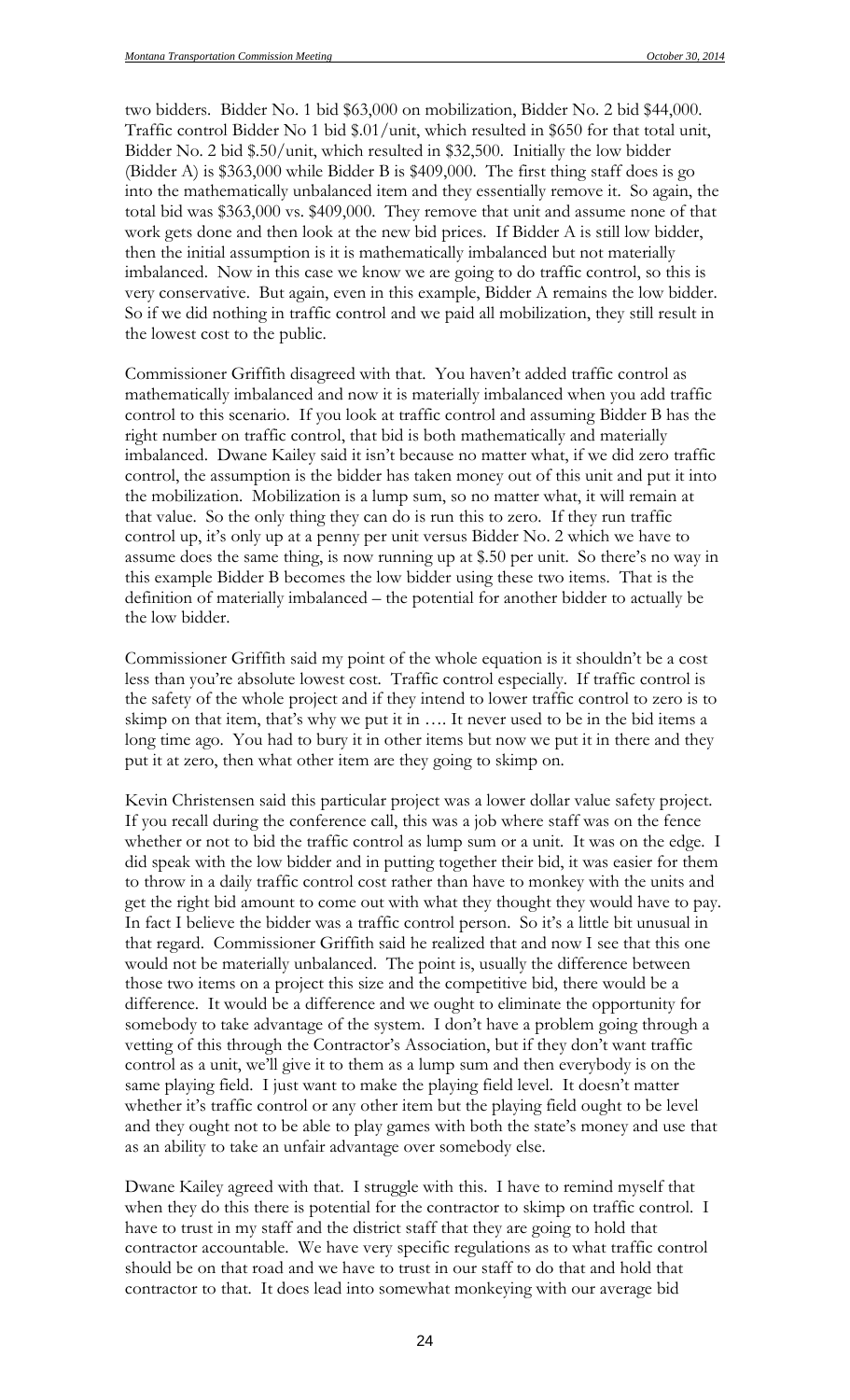prices. I agree that in this case that is exactly what they did, they lump summed it at a very low dollar. I think we need to continue those discussions with MCA about doing this kind of stuff.

Commissioner Griffith said you can't have it both ways, either you're going to do it and we're going to pick the unit value lump sum. I just hate people being able to take advantage of our system. We need to keep it on a level playing field so everybody has the same advantage. It would be unusual for them to take the exact amount out that they were putting into mobilization. The intent is usually to put something different in there. So somehow, someway they can take advantage of it.

Commissioner Howlett asked if there was a way to go back and look at an average of traffic control and come up with some unit that we would say, as a Commission, we are going to adopt. Kevin Christensen said there was a time when we put a fixed amount in there and every job was \$.80/unit. I really hesitate to go there because for one thing estimating traffic control is fairly difficult and it can vary widely depending on the contractor's operations. So a very efficient contractor will use a lot less traffic control because they get in, get the work done, and they get out. We also have contractor who are not efficient and they'll mess around in there for a year or so and that hurts the taxpayer. These penny bids don't happen very often. Commissioner Griffith said they've happened more in the last year than they have in a long time. Kevin Christensen said I could let you know those numbers. We can do whatever the Commission would like but I hesitate to change what we're doing based on a handful of bids.

Commissioner Lambert asked why we changed. Commissioner Griffith said it was to apply if you were going to use five units of traffic control, you get paid for five units at whatever rate you bid. It was trying to make the contractor whole no matter what level of input they had on the whole project. The problem is they are placing money in other parts. It's not just traffic control. It was Elk Park all over. Kevin Christensen said he did a lot of research on unbalanced bidding since Elk Park. You could make an argument that almost every bid we look at is, in one way or another, mathematically unbalanced. Contractors move their money around and again it's based on their own business practice, the way their business is set up. Where do you draw that line? Where do you say this bid is not reasonable? It is not a reasonable reflection of what it's going to cost the contractor to do the work. A penny bid is another story.

Commissioner Griffith said I appreciate the work you've done with trying to quantify different bids but somehow we need to try to keep those…. I can't see paying \$700 for oil and only bidding \$360. You have to put \$700 out and not get paid for half of that. Kevin Christensen said I agree with you 100% and as far as I know that contractor is losing their shorts. Commissioner Griffith said he is on the job and doing a good job as far as I see. The point is I want to try and fix some of these problems. Maybe we could write a spec or at least vent it to the Contractor's Association to try and find a solution to that. Kevin Christensen said what Dwane was alluding to was that it would be very difficult to write a spec that would define that. When we see these kinds of things, we have our internal process to ensure that it's not materially unbalanced. In the end we are a steward of the taxpayer's dollars and we're here to make sure the taxpayer is getting the low bid. If it's mathematically unbalanced but it still represents the actual low bid to the taxpayer then, in that regard, why would we not want to award the project to the actual low bid. Commissioner Griffith said it makes the point that we've developed a system that levels everybody by paying unit prices and puts everybody on the same playing field. Then let's go back to lump sum pricing on the whole job; just give us one price. That's essentially what they are doing by unbalancing their bid; they are giving you a lump sum price which you have no input over because they've unbalanced their bid.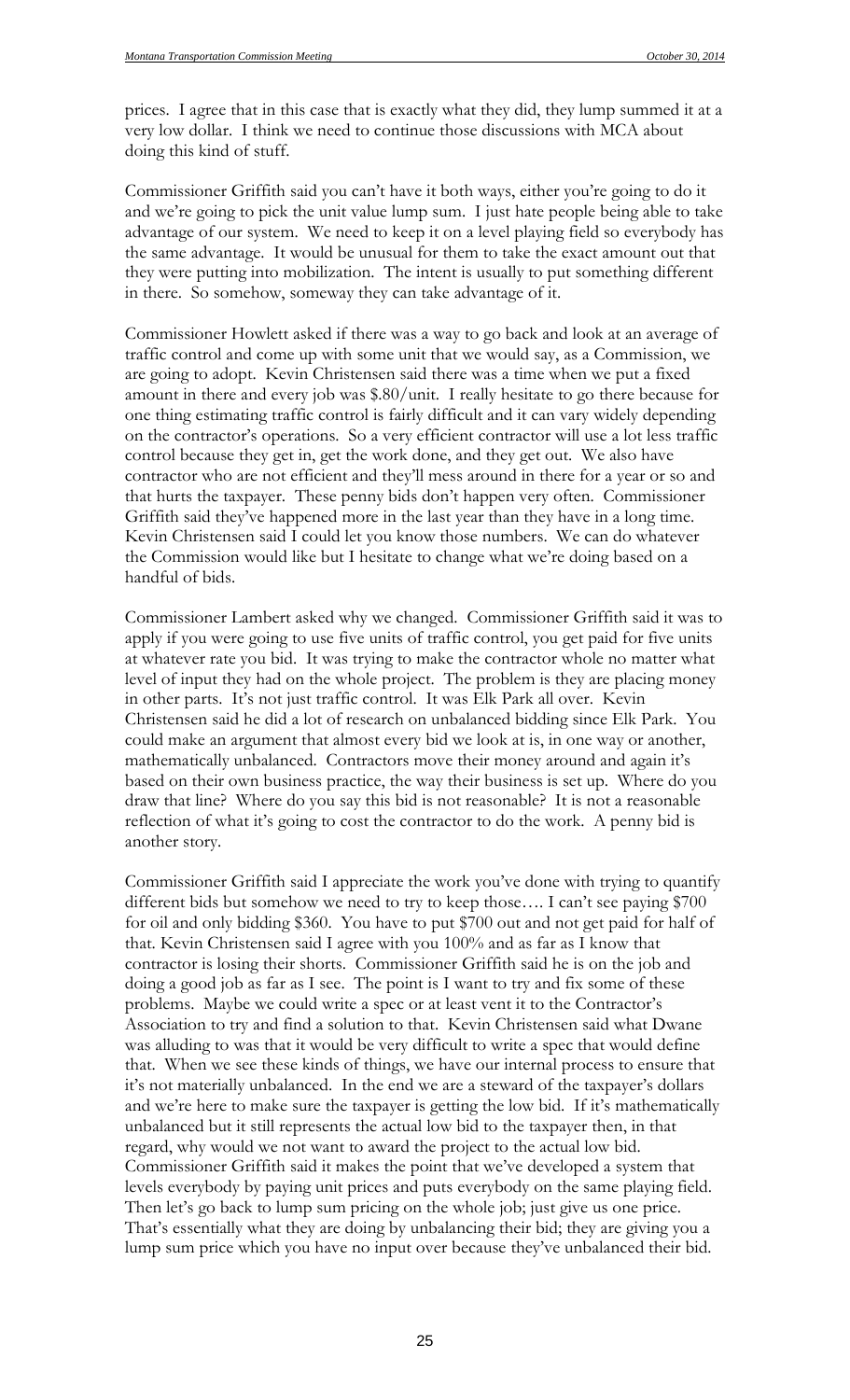Dwane Kailey said we walk a very fine line. We are the owners of these contracts and we don't want to tell the contractor how to do their job or restrict how they perform their work. Commissioner Griffith, you've been an estimator and a contractor, and we both know that contractors will monkey with their bids just so another contractor doesn't know what their average bid prices are. We don't want to get into the business of trying to tell them how to bid. I think what MDT needs to do at this point in time is to convey your message back to the MCA and let them know we're very concerned with this type of bidding practice. I would caution us from going too far from setting up specs. Commissioner Griffith said I want to vent that concern and see if there isn't some common ground. They've got to have some concerns too as an industry. I don't know if there is anything we can do as a Commission without taking that step and getting their involvement. But as part of this whole process of trying to resolve this, the ultimate resolve is that we don't see penny bids. I won't be surprised if we see this issue on asphalt again.

Kevin Christensen said we could reject the penny bids but we'd be rejecting the low bid. Secondly on the asphalt we've been working hard to come up with a method for contractors to bid rap without having to unbalance their bid. Last week we had an MCA meeting and met with the contractors and proposed our method and they agreed with it. It's a little complicated but we're getting close. We have another meeting scheduled with the contractors next month to finalize that and we should be able to implement it. Commissioner Griffith said that was a positive step to try to resolve it. Kevin Christensen said he didn't want to go through another Elk Park with the Commission.

### *Agenda Item No. 10: Certificates of Completion August, 2014*

Dwane Kailey presented the Certificates of Completion for August, 2014, to the Commission. They are presented for your review and approval. I will note that we've attached the DBE goals as bid, DBE goals as notified, and then the actual payments to DBE for the contracts shown. Staff recommends your approval. Commissioner Lambert thanked Lori for sending out the DBE goals.

Commissioner Lambert moved to approve the Certificates of Completion for August 2014. Commissioner Griffith seconded the motion. All Commissioners voted aye.

The motion passed unanimously.

### *Agenda Item No. 11: Change Orders August, 2014*

Dwane Kailey presented the Project Change Orders for August, 2014, to the Commission. They are presented for your review and approval. Staff recommends your approval. Commissioner Cobb asked about the miscellaneous changes. Dwane Kailey said we knew there were going to be numerous items that couldn't be captured very well through bid items so we set up a fairly large miscellaneous work category. I do have the detail on that. A lot of it was fairly small such as moving utilities and those type of items. It did add up to a fair amount of money and if you'd like to see the detail I can get it to you.

Commissioner Griffith moved to approve the Project Change Orders for August, 2014. Commissioner Lambert seconded the motion. All Commissioners voted aye.

The motion passed unanimously.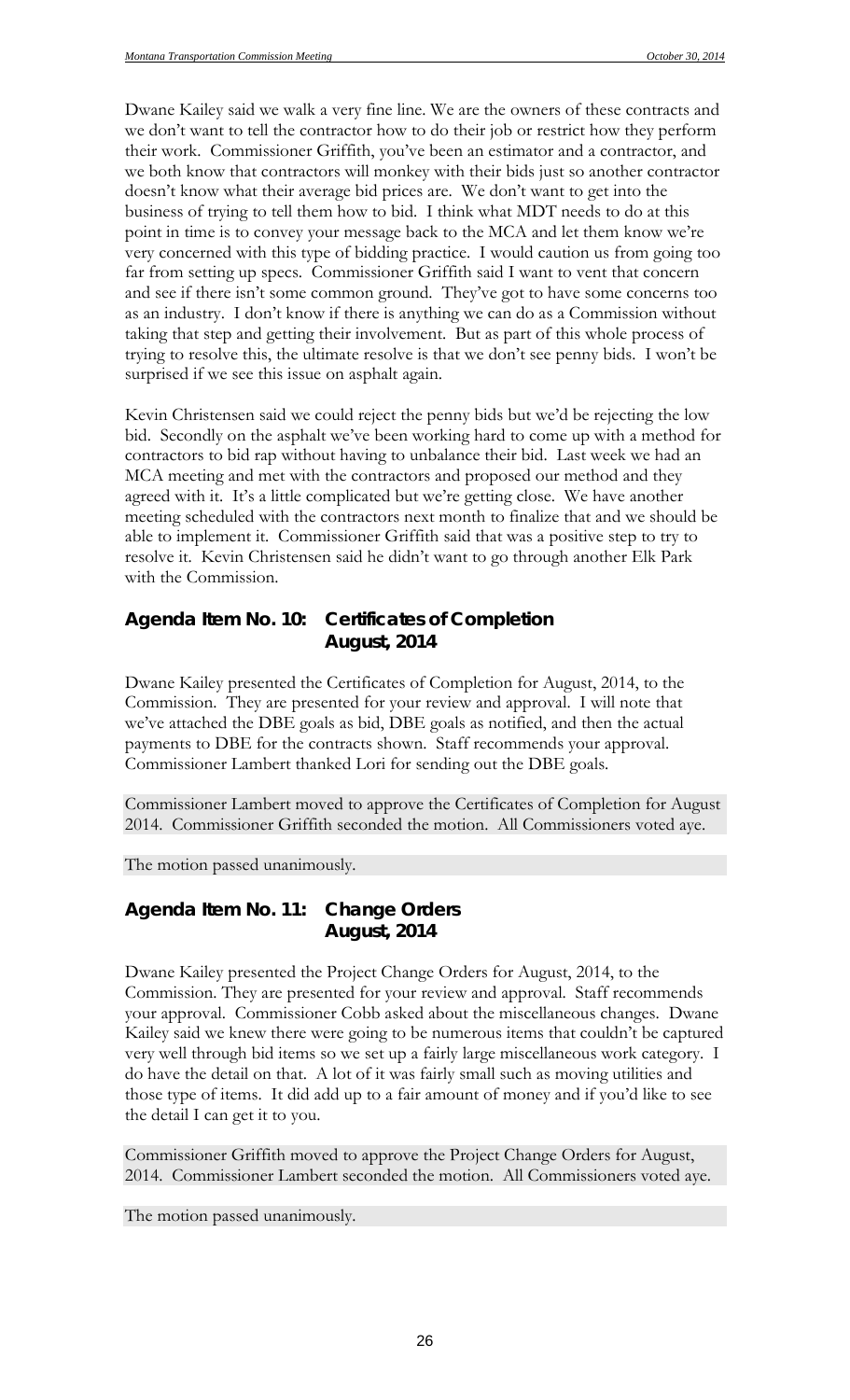## *Agenda Item No. 12: Letting Lists*

Dwane Kailey presented the Proposed Letting Lists to the Commission. This is presented for your review and approval. For the first time ever, due to a lot of hard work by yourselves and MDT staff, we have the actual true and accurate letting list after the TCP for review and approval.

Commissioner Griffith moved to approve the Letting Lists. Commissioner Lambert seconded the motion. All Commissioners voted aye.

The motion passed unanimously.

### *Directors Discussion & Follow-up*

#### *Idaho Transportation Thank You Letter*

Director Tooley said we received a letter from the Idaho Transportation Commission thanking you for your time and consideration in meeting with them in West Yellowstone and a thank you for building relationships. They appreciated that.

#### *Requests for Naming Infrastructure as Memorials*

We received two requests for naming infrastructure. One from the Vaughn Volunteer Fire Department to name a portion of US 89 around Vaughn after Chief David Anderson who passed away from a traffic crash on August 25<sup>th</sup> as a result of injuries sustained while on duty. This correspondence is asking for US 89 at mile marker 1 to be dedicated as the David Anderson Memorial Highway. The incident occurred at mile maker 3. I'm a little unclear as to how much road they want but typically we go two miles either side of the incident. We could put it in Vaughn where people will see it. Commissioner Howlett asked if he wanted to add that as an agenda item or take action now. Director Tooley said the Commission could approve the action and the department could work out the specifics with the individuals who have requested it. Commissioner Howlett asked if it was his recommendation to concur with this. Director Tooley said it is.

Commissioner Griffith moved to approve naming US 89 two miles either side of mile marker 3 as the David Anderson Memorial Highway in Vaughn. Commissioner Lambert seconded the motion. All Commissioners voted aye.

The motion passed unanimously.

The second request is to name a piece of highway infrastructure in Gallatin County after a former Highway Commissioner who was part of the whole process of getting the East Belgrade Interchange brought to reality, Pat Abney who passed away. She was part of the Commission from 1994 and reappointed in 1998. During her tenure she helped rewrite policies and helped usher part of this project through the Gallatin County Commission as well as Airport Manager Brian Springer. The City of Belgrade has asked for the department to consider naming a piece of infrastructure after her. They have no specific location but said to dedicate a bridge or some other project feature in her name. Commissioner Howlett asked how you would sign it. You don't want to confuse the traveling public with a major sign but a sign on the bridge may be appropriate. Director Tooley said that is my recommendation.

Commissioner Griffith moved to approve naming a portion of the East Belgrade Interchange in Belgrade after former Commissioner Pat Abney. Commissioner Lambert seconded the motion. All Commissioners voted aye.

The motion passed unanimously.